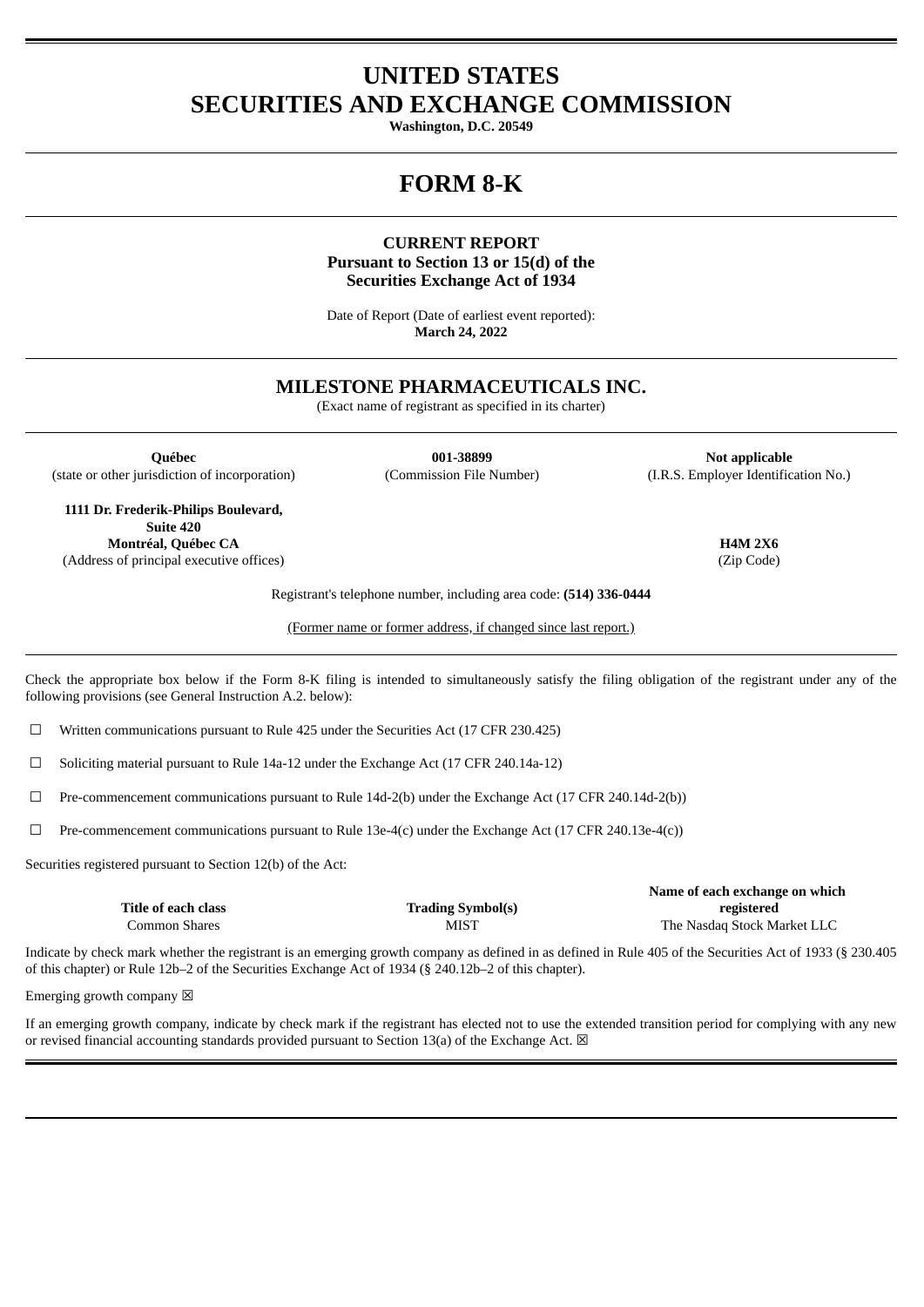#### **Item 2.02. Results of Operations and Financial Condition.**

On March 24, 2022, Milestone Pharmaceuticals Inc. (the "Company") filed with the Securities and Exchange Commission (the "Commission") its Annual Report on Form 10-K (the "Form 10-K"), which includes, at Item 8 thereof, its audited consolidated financial statements for the year ended December 31, 2021, and the report thereon of its Independent Registered Public Accounting Firm, PricewaterhouseCoopers LLP. ("PwC"), dated March 24, 2022.

Exhibit 99.1 to this Current Report on Form 8-K also includes the Company's audited consolidated financial statements for the year ended December 31, 2021, and the report of PwC thereon. The sole difference between Exhibit 99.1 to this Current Report on Form 8-K and Item 8 to the Form 10-K is the inclusion in the audit report set forth in Exhibit 99.1 hereto of the Quebec professional permit number of the lead audit partner of PwC, which was intentionally omitted from the Report of Independent Registered Public Accounting Firm as included in the Form 10-K. The Company is furnishing this Current Report on Form 8-K in order to comply with the Quebec professional license requirements regulating chartered professional accountants of the Province of Quebec, Canada, as applicable to PwC.

The information contained in Item 2.02 and Exhibit 99.1 of this Current Report on Form 8-K is being furnished and shall not be deemed "filed" for purposes of Section 18 of the Securities Exchange Act of 1934, as amended, nor shall such information be deemed incorporated by reference in any filing under the Securities Act of 1933, as amended, except as shall be expressly set forth by specific reference in such filing.

#### **Item 7.01. Other Events.**

On March 24, 2022, the Company issued a press release announcing its financial results for the fourth quarter and fiscal year ended December 31, 2021 and providing a clinical and corporate update. A copy of the press release is attached as Exhibit 99.2 hereto and is incorporated herein by reference.

#### **Item 9.01. Financial Statements and Exhibits.**

#### (d) Exhibits.

| <b>Exhibit</b> |                                                                                                                                                                                                              |
|----------------|--------------------------------------------------------------------------------------------------------------------------------------------------------------------------------------------------------------|
| No.            | <b>Description</b>                                                                                                                                                                                           |
| <u>99.1</u>    | Milestone Pharmaceuticals Inc.'s consolidated audited annual financial statements for the financial year ended December 31, 2021<br>and the Report of Independent Registered Public Accounting Firm thereon. |
| <u>99.2</u>    | Press Release dated March 24, 2022.                                                                                                                                                                          |
| 104            | Cover Page Interactive Data File--the cover page XBRL tags are embedded within the Inline XBRL document                                                                                                      |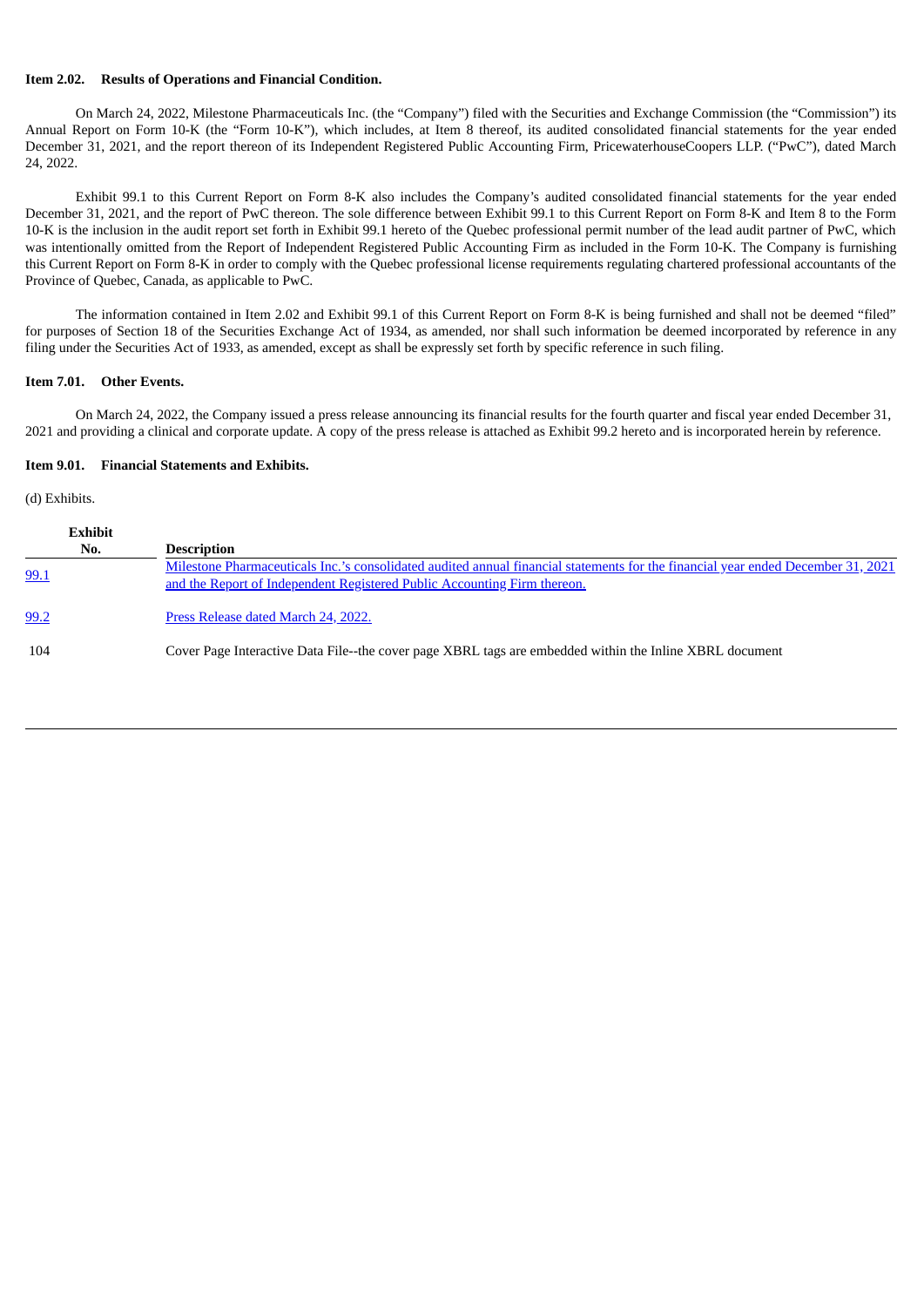## **SIGNATURES**

Pursuant to the requirements of the Securities Exchange Act of 1934, the registrant has duly caused this report to be signed on its behalf by the undersigned hereunto duly authorized.

## **MILESTONE PHARMACEUTICALS INC.**

By: /s/ Amit Hasija

Amit Hasija Chief Financial Officer

Dated: March 24, 2022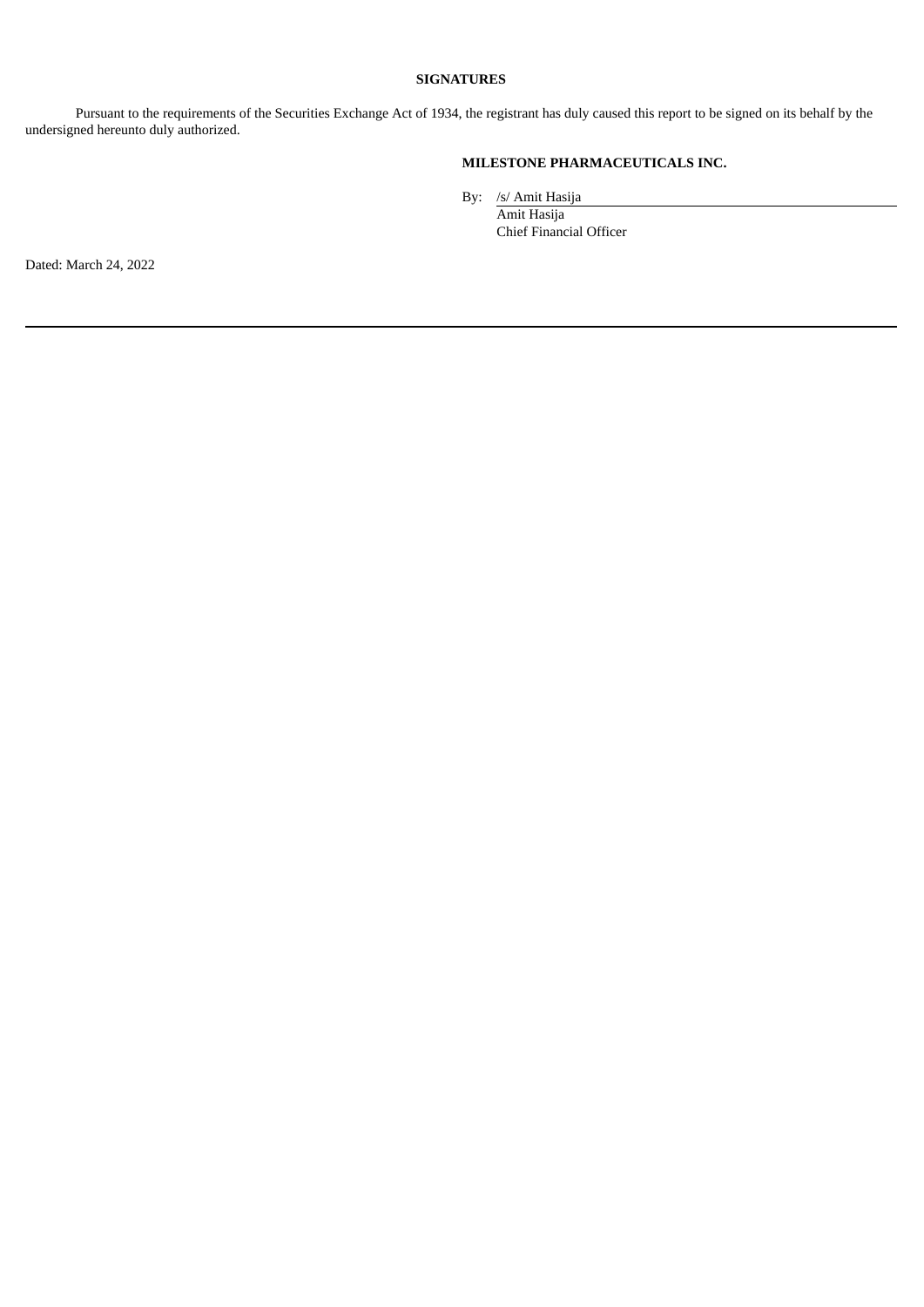## <span id="page-3-0"></span>**ITEM 8. FINANCIAL STATEMENTS Exhibit 99.1**

## **INDEX TO CONSOLIDATED FINANCIAL STATEMENTS**

Report of Independent Registered Public Accounting Firm (PCAOB ID: 271) 2 Consolidated Balance Sheets 3 Consolidated Statements of Loss 4<br>
Consolidated Statements of Shareholders' Equity 5 Consolidated Statements of Shareholders' Equity 5 Consolidated Statements of Cash Flows 6<br>Notes to Consolidated Financial Statements 6 Notes to Consolidated Financial Statements 7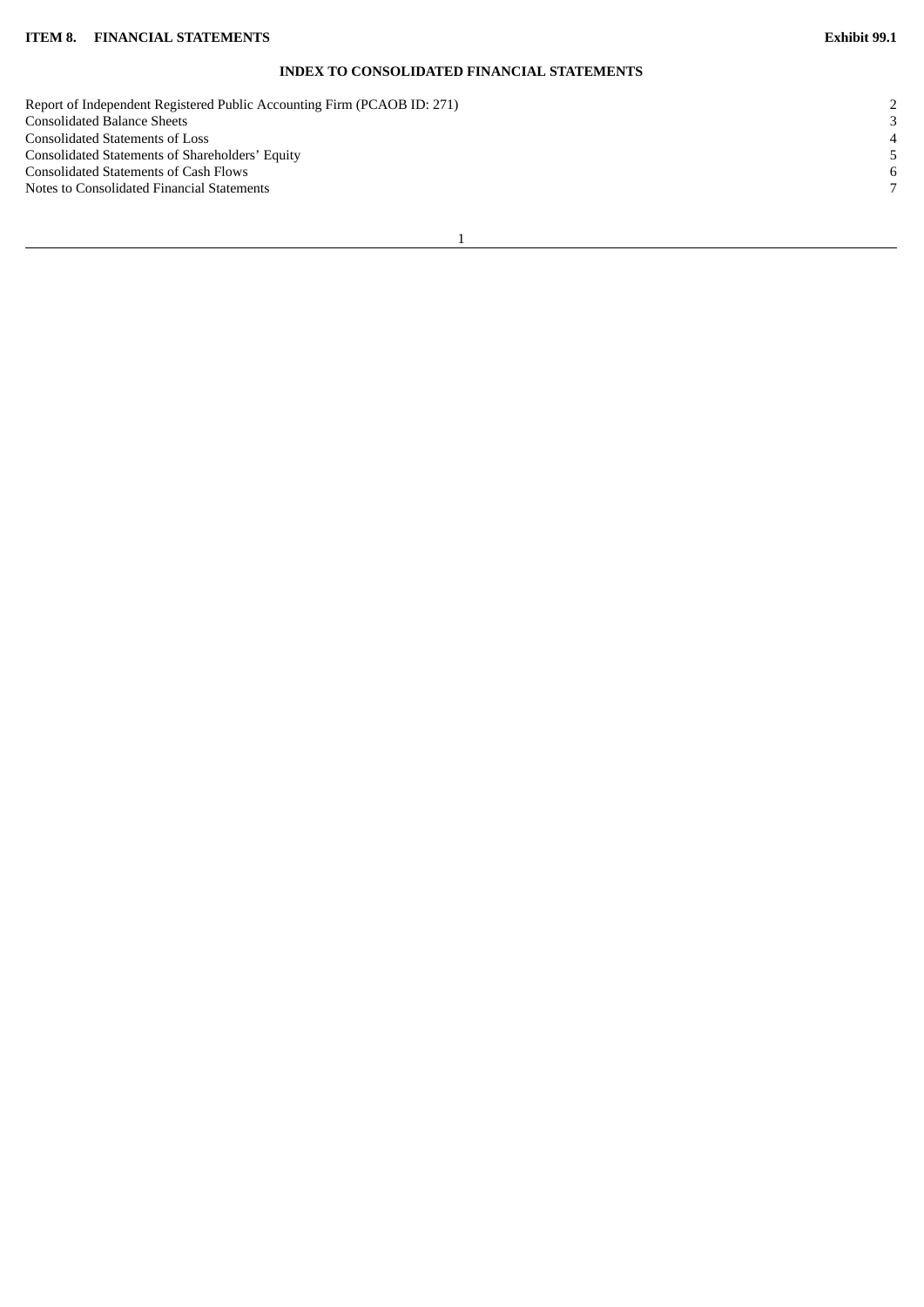#### *Report of Independent Registered Public Accounting Firm*

To the Shareholders and Board of Directors of Milestone Pharmaceuticals Inc.

#### *Opinion on the Financial Statements*

We have audited the accompanying consolidated balance sheets of Milestone Pharmaceuticals Inc. and its subsidiary (together, the "Company") as of December 31, 2021 and 2020, and the related consolidated Statements of Loss, and shareholders' equity for each of the years then ended, including the related notes (collectively referred to as the "consolidated financial statements"). In our opinion, the consolidated financial statements present fairly, in all material respects, the financial position of the Company as of December 31, 2021 and 2020, and the results of its operations and its cash flows for the years then ended in conformity with accounting principles generally accepted in the United States of America.

#### *Basis for Opinion*

These consolidated financial statements are the responsibility of the Company's management. Our responsibility is to express an opinion on the Company's consolidated financial statements based on our audits. We are a public accounting firm registered with the Public Company Accounting Oversight Board (United States) (PCAOB) and are required to be independent with respect to the Company in accordance with the U.S. federal securities laws and the applicable rules and regulations of the Securities and Exchange Commission and the PCAOB.

We conducted our audits of these consolidated financial statements in accordance with the standards of the PCAOB. Those standards require that we plan and perform the audit to obtain reasonable assurance about whether the consolidated financial statements are free of material misstatement, whether due to error or fraud. The Company is not required to have, nor were we engaged to perform, an audit of its internal control over financial reporting. As part of our audits we are required to obtain an understanding of internal control over financial reporting but not for the purpose of expressing an opinion on the effectiveness of the Company's internal control over financial reporting. Accordingly, we express no such opinion.

Our audits included performing procedures to assess the risks of material misstatement of the consolidated financial statements, whether due to error or fraud, and performing procedures that respond to those risks. Such procedures included examining, on a test basis, evidence regarding the amounts and disclosures in the consolidated financial statements. Our audits also included evaluating the accounting principles used and significant estimates made by management, as well as evaluating the overall presentation of the consolidated financial statements. We believe that our audits provide a reasonable basis for our opinion.

/s/ PricewaterhouseCoopers  ${\rm LLP}^1$ Montreal, Canada March 24, 2022

We have served as the Company's auditor since 2016

<sup>1</sup> CPA auditor, CA, public accountancy permit No.125677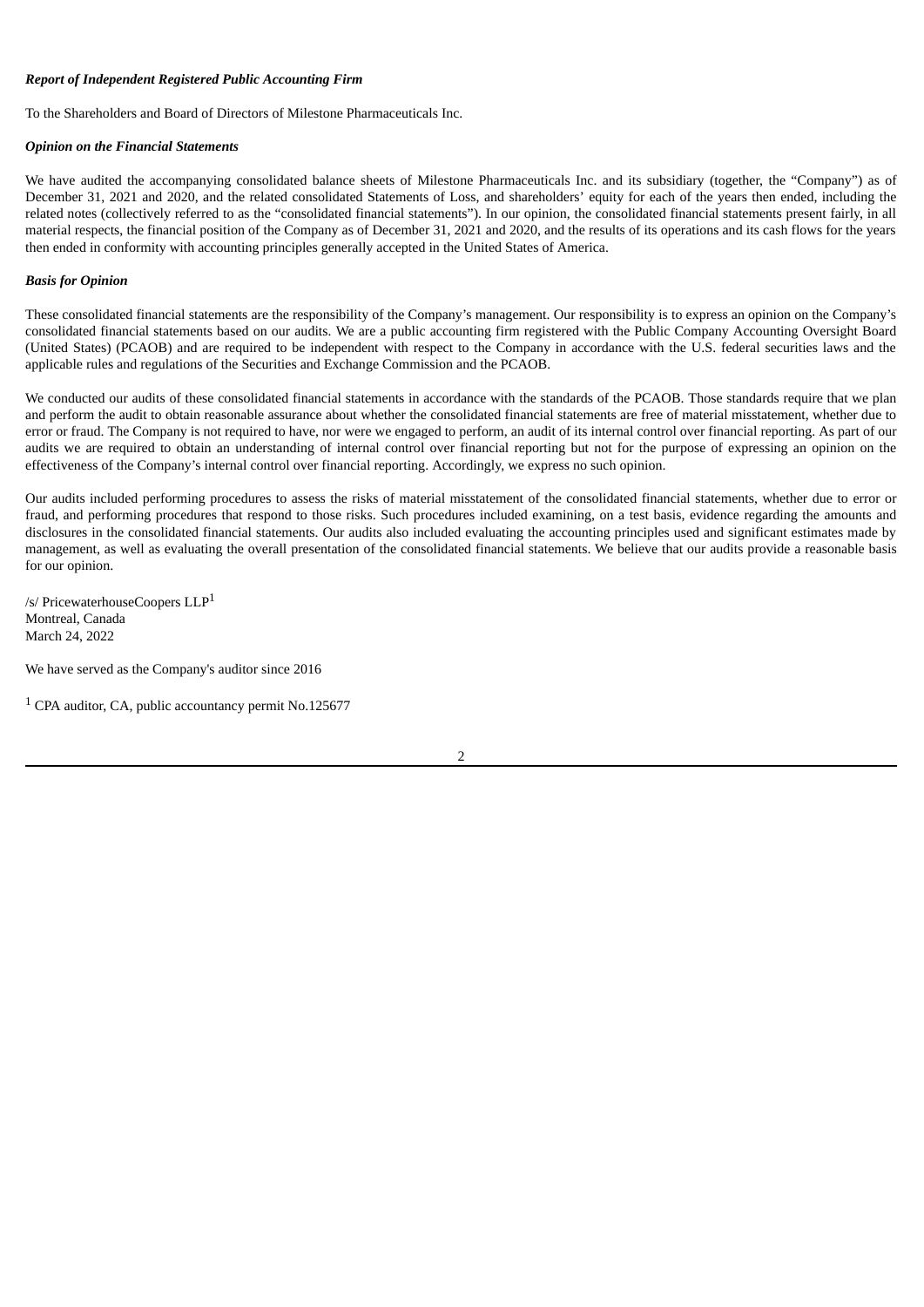## **Milestone Pharmaceuticals Inc. Consolidated Balance Sheets** *(in thousands of US dollars, except share data)*

|                                                                                                | December 31, 2021 |    | <b>December 31, 2020</b> |
|------------------------------------------------------------------------------------------------|-------------------|----|--------------------------|
| <b>Assets</b>                                                                                  |                   |    |                          |
|                                                                                                |                   |    |                          |
| <b>Current assets</b>                                                                          |                   |    |                          |
| Cash and cash equivalents                                                                      | \$<br>114,141     | \$ | 72,310                   |
| Short-term investments                                                                         |                   |    | 70,000                   |
| Research and development tax credits receivable                                                | 356               |    | 725                      |
| Prepaid expenses                                                                               | 4,299             |    | 5,428                    |
| Other receivables                                                                              | 127               |    | 223                      |
| <b>Total current assets</b>                                                                    | 118,923           |    | 148,686                  |
| <b>Operating lease assets</b>                                                                  | 711               |    | 980                      |
| Property and equipment                                                                         | 215               |    | 308                      |
| <b>Total assets</b>                                                                            | \$<br>119,849     | \$ | 149,974                  |
| <b>Liabilities, and Shareholders' Equity</b>                                                   |                   |    |                          |
|                                                                                                |                   |    |                          |
| <b>Current liabilities</b>                                                                     |                   |    |                          |
| Accounts payable and accrued liabilities                                                       | \$<br>6,551       | \$ | 5,914                    |
| Operating lease liabilities                                                                    | 224               |    | 245                      |
| <b>Total current liabilities</b>                                                               | 6,775             |    | 6,159                    |
| Operating lease liabilities (net of current portion)                                           | 474               |    | 696                      |
| <b>Total liabilities</b>                                                                       | 7,249             |    | 6,855                    |
| Commitments and contingencies (Note 13)                                                        |                   |    |                          |
| <b>Shareholders' Equity</b>                                                                    |                   |    |                          |
| Common shares, no par value, unlimited shares authorized 29,897,559 shares issued and          |                   |    |                          |
| outstanding as of December 31, 2021, 29,827,997 shares issued and outstanding as of            |                   |    |                          |
| December 31, 2020                                                                              | 251,901           |    | 251,682                  |
| Pre-funded warrants - 12,327,780 issued and outstanding as of December 31, 2021 and 11,417,034 |                   |    |                          |
| as of December 31, 2020                                                                        | 52,941            |    | 48,007                   |
| Additional paid-in capital                                                                     | 15,711            |    | 8,530                    |
| Cumulative translation adjustment                                                              | (1,634)           |    | (1,634)                  |
| <b>Accumulated deficit</b>                                                                     | (206, 319)        |    | (163, 466)               |
|                                                                                                |                   |    |                          |
| <b>Total shareholders' equity</b>                                                              | 112,600           |    | 143,119                  |
| Total liabilities and shareholders' equity                                                     | \$<br>119,849     | \$ | 149,974                  |
|                                                                                                |                   |    |                          |

3

The accompanying notes are an integral part of these consolidated financial statements.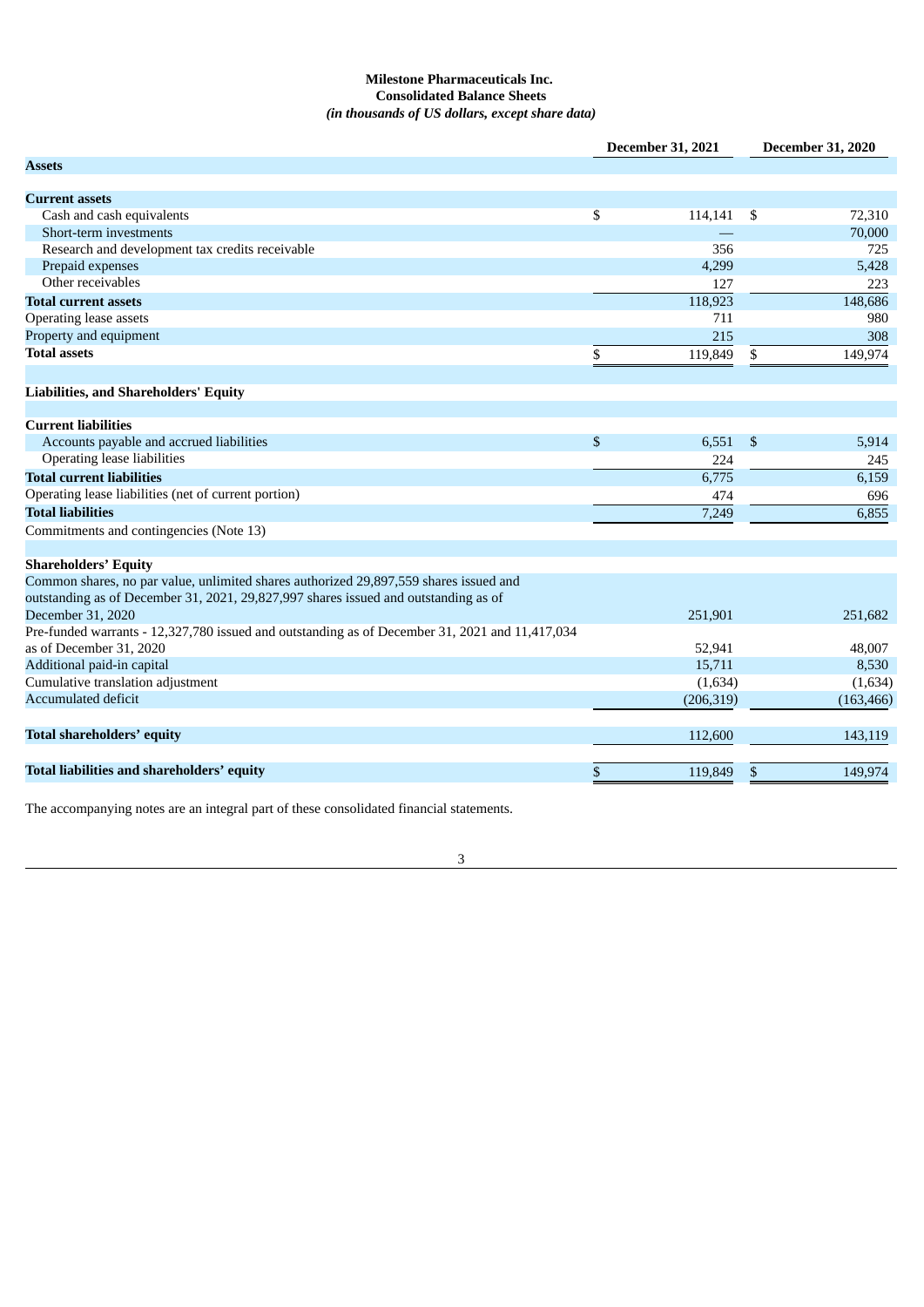## **Milestone Pharmaceuticals Inc. Consolidated Statements of Loss** *(in thousands of US dollars, except share and per share data)*

| Year ended December 31, |            |              |            |
|-------------------------|------------|--------------|------------|
|                         | 2021       |              | 2020       |
| \$                      | 15,000     | $\mathbb{S}$ |            |
|                         |            |              |            |
|                         | 38,671     |              | 34,488     |
|                         | 12,399     |              | 10,285     |
|                         | 7,003      |              | 5,937      |
|                         | (43,073)   |              | (50, 710)  |
|                         | 220        |              | 726        |
|                         | (42, 853)  |              | (49, 984)  |
|                         |            |              | 17         |
| \$                      | (42, 853)  | \$.          | (49, 967)  |
|                         | 41,833,861 |              | 29,344,993 |
|                         | (1.02)     | \$.          | (1.70)     |
|                         |            |              |            |

The accompanying notes are an integral part of these consolidated financial statements.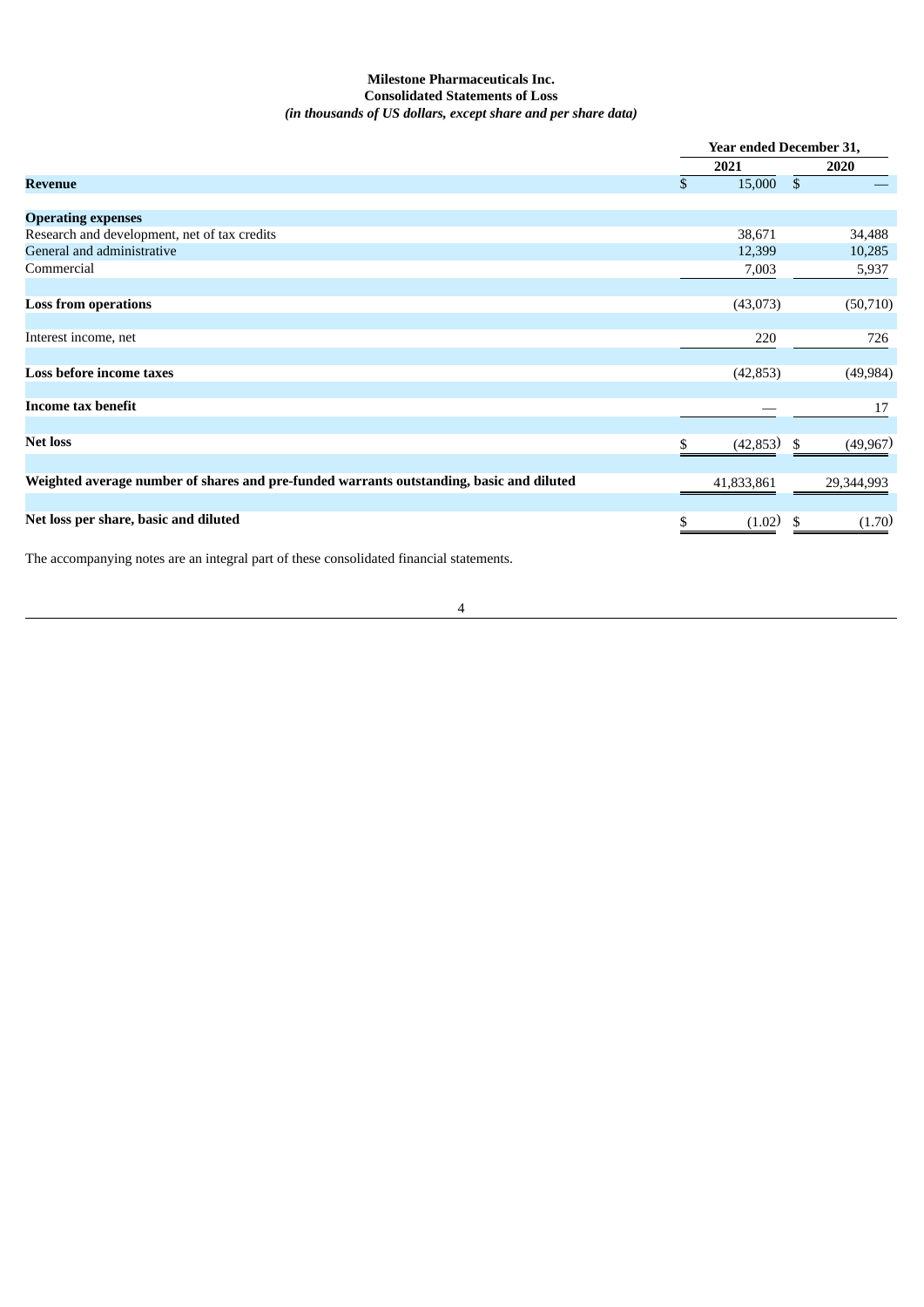## **Milestone Pharmaceuticals Inc. Consolidated Statements of Shareholders' Equity** *(in thousands of US dollars, except share data)*

|                                         |                     | <b>Pre-funded warrants</b><br><b>Common Shares</b> |         |                       |    |        |                                  |                                                |  |                        |    |           |
|-----------------------------------------|---------------------|----------------------------------------------------|---------|-----------------------|----|--------|----------------------------------|------------------------------------------------|--|------------------------|----|-----------|
|                                         | Number<br>of shares |                                                    | Amount  | Number<br>of warrants |    | Amount | Additional<br>paid-in<br>capital | <b>Cumulative</b><br>translation<br>adjustment |  | Accumulated<br>deficit |    | Total     |
| <b>Balance as of December 31, 2019</b>  | 24,505,748          |                                                    | 226,245 |                       |    |        | 3,805                            | (1,634)                                        |  | (113, 499)             |    | 114,917   |
| <b>Transactions during 2020</b>         |                     |                                                    |         |                       |    |        |                                  |                                                |  |                        |    |           |
| Net loss                                |                     |                                                    |         |                       |    |        |                                  |                                                |  | (49, 967)              |    | (49, 967) |
| Exercise of stock options               | 226,352             |                                                    | 520     |                       |    |        | (220)                            |                                                |  |                        |    | 300       |
| Share-based compensation                |                     |                                                    |         |                       |    |        | 4,945                            |                                                |  |                        |    | 4,945     |
| Pre-funded warrants - Private Placement |                     |                                                    |         | 6,655,131             |    | 24,771 |                                  |                                                |  |                        |    | 24,771    |
| <b>Public Offering</b>                  | 5,095,897           |                                                    | 24,917  | 4,761,903             |    | 23,236 |                                  |                                                |  |                        |    | 48,153    |
| <b>Balance as of December 31, 2020</b>  | 29,827,997          |                                                    | 251,682 | 11,417,034            |    | 48,007 | 8,530                            | (1,634)                                        |  | (163, 466)             |    | 143,119   |
| <b>Balance as of December 31, 2020</b>  | 29,827,997          |                                                    | 251,682 | 11,417,034            | S. | 48,007 | 8,530                            | (1,634)                                        |  | (163, 466)             | Ж. | 143,119   |
| <b>Transactions during 2021</b>         |                     |                                                    |         |                       |    |        |                                  |                                                |  |                        |    |           |
| Net loss                                |                     |                                                    |         |                       |    |        |                                  |                                                |  | (42, 853)              |    | (42, 853) |
| <b>Exercise of stock options</b>        | 69,562              |                                                    | 219     |                       |    |        | (98)                             |                                                |  |                        |    | 121       |
| Private Placement                       |                     |                                                    |         | 910,746               |    | 4,934  |                                  |                                                |  |                        |    | 4,934     |
| Share-based compensation                |                     |                                                    |         |                       |    |        | 7,279                            |                                                |  |                        |    | 7,279     |
| <b>Balance as of December 31, 2021</b>  | 29,897,559          |                                                    | 251,901 | 12,327,780            |    | 52,941 | 15,711                           | (1,634)                                        |  | (206, 319)             |    | 112,600   |

The accompanying notes are an integral part of these consolidated financial statements.

5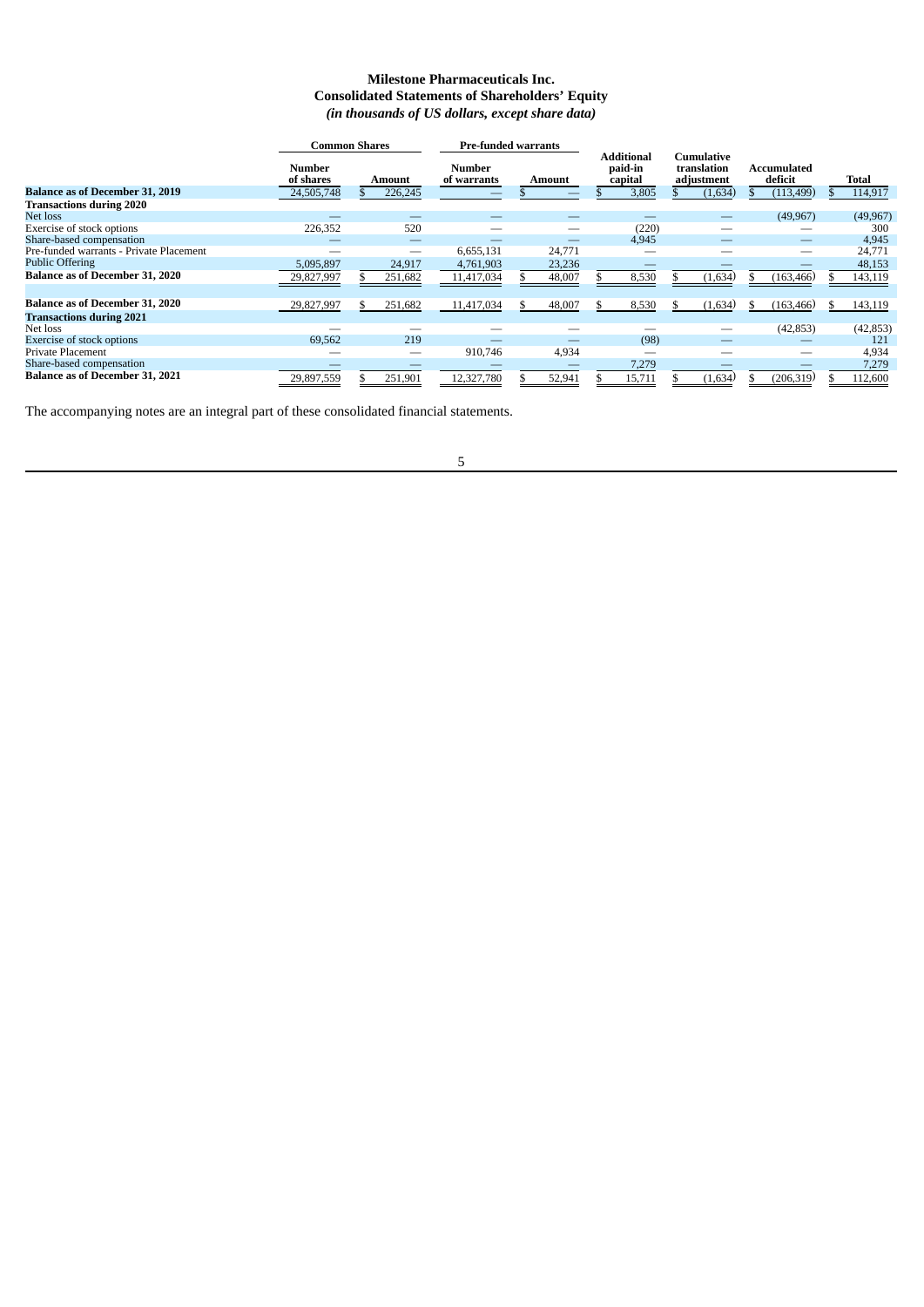#### **Milestone Pharmaceuticals Inc. Consolidated Statements of Cash Flows** *(in thousands of US dollars)*

|                                                                                              |    | 2021          | 2020      |
|----------------------------------------------------------------------------------------------|----|---------------|-----------|
| <b>Cash flows used in operating activities</b>                                               |    |               |           |
| Net loss                                                                                     | \$ | $(42,853)$ \$ | (49, 967) |
| Adjustments to reconcile net loss to net cash used in operating activities:                  |    |               |           |
| Depreciation of property and equipment                                                       |    | 93            | 97        |
| Share-based compensation expense                                                             |    | 7,279         | 4,945     |
| Changes in operating assets and liabilities:                                                 |    |               |           |
| Other receivables                                                                            |    | 96            | 35        |
| Research and development tax credits receivable                                              |    | 369           | (147)     |
| Prepaid expenses                                                                             |    | 1,129         | (3,583)   |
| Operating lease assets and liabilities                                                       |    | 26            | (29)      |
| Accounts payable and accrued liabilities                                                     |    | 637           | (2,083)   |
| Net cash used in operating activities                                                        |    | (33, 224)     | (50, 732) |
|                                                                                              |    |               |           |
| Cash provided by (used in) investing activities                                              |    |               |           |
| Acquisition of short-term investments                                                        |    | (15,000)      | (90,000)  |
| Redemption of short-term investments                                                         |    | 85,000        | 20,000    |
| Net cash provided by (used in) investing activities                                          |    | 70,000        | (70,000)  |
| <b>Cash provided by financing activities</b>                                                 |    |               |           |
| Proceeds from exercise of options                                                            |    | 121           | 300       |
| Net proceeds from issuance of common shares in a public offering, net of issuance cost       |    |               | 24,917    |
| Net proceeds from issuance of pre-funded warrants in a public offering, net of issuance cost |    |               | 23,236    |
| Proceeds from issuance of pre-funded warrants, net of issuance cost                          |    | 4,934         | 24,771    |
| Cash provided by financing activities                                                        |    |               |           |
|                                                                                              |    | 5,055         | 73,224    |
| Net increase (decrease) in cash and cash equivalents                                         |    | 41,831        | (47,508)  |
| Cash and cash equivalents - Beginning of year                                                |    | 72,310        | 119,818   |
| Cash and cash equivalents - End of year                                                      | S  | 114,141       | 72,310    |

The accompanying notes are an integral part of these consolidated financial statements.

## 6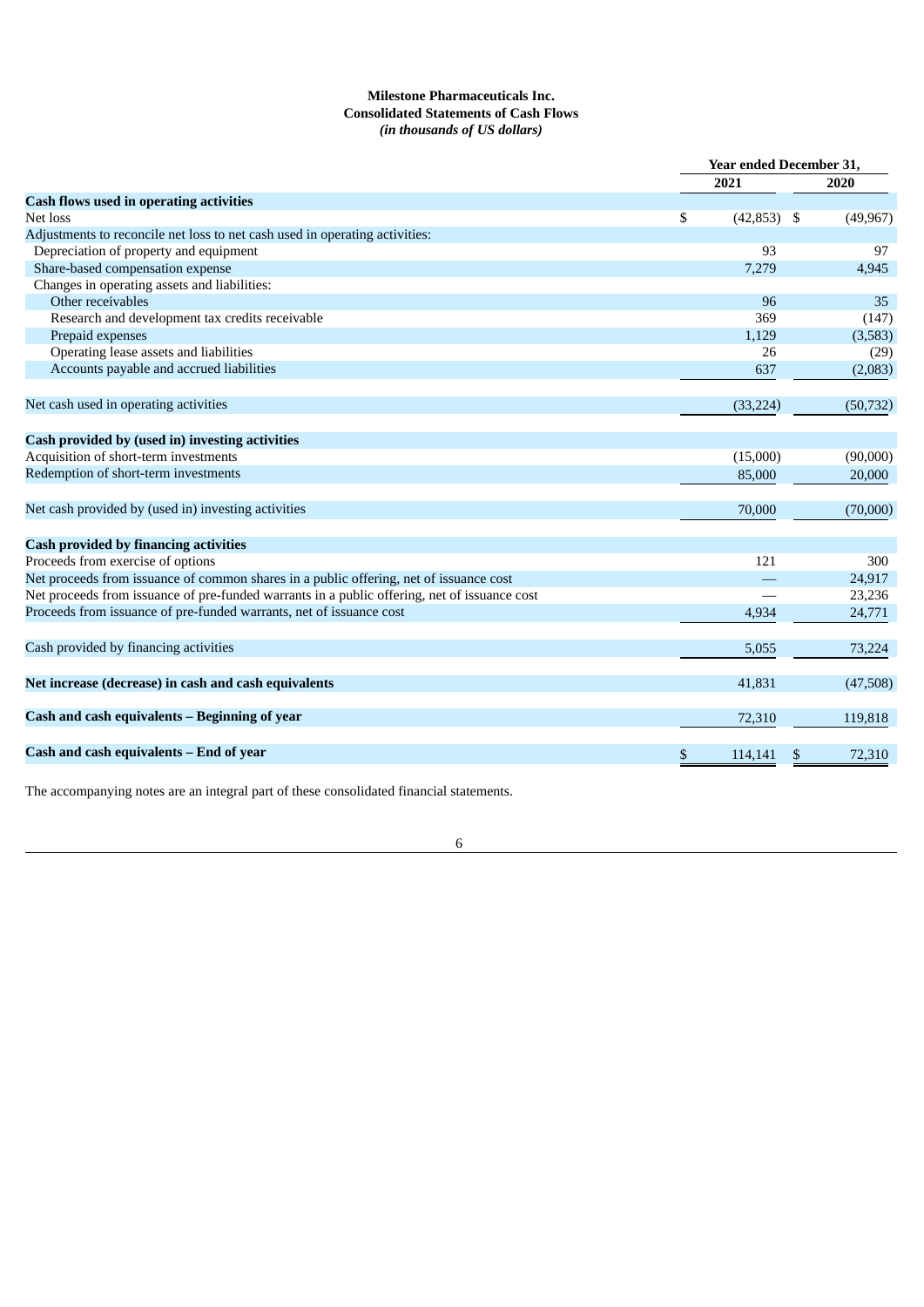#### **1 Organization and Nature of Operations**

Milestone Pharmaceuticals Inc. (Milestone or the Company) is a biopharmaceutical company incorporated under the Business Corporations Act of Québec. Milestone is focused on the development and commercialization of innovative cardiovascular medicines. Milestone's lead product candidate, etripamil, is a novel, potent short-acting calcium channel blocker that the Company designed and is developing as a rapid-onset nasal spray to be -administered by patients. The Company is developing etripamil to treat paroxysmal supraventricular tachycardia, atrial fibrillation, and other cardiovascular indications.

#### **2 Summary of Significant Accounting Policies**

#### **a) Basis of consolidation**

The consolidated financial statements include the accounts of the Company and Milestone Pharmaceuticals USA, Inc. All intercompany transactions and balances have been eliminated.

#### **b) Basis of Presentation and Use of Accounting Estimates**

These consolidated financial statements of the Company have been presented in United States dollars (USD) and have been prepared in accordance with accounting principles generally accepted in the United States of America (U.S. GAAP), including the applicable rules and regulations of the Securities and Exchange Commission (SEC) regarding financial reporting.

The preparation of consolidated financial statements in conformity with US GAAP requires the Company to make estimates and judgments that affect certain reported amounts of assets and liabilities and disclosure of contingent assets and liabilities at the date of the consolidated financial statements and the reported amounts of revenue and expenses during the period. The Company bases its estimates and assumptions on current facts, historical experience and various other factors that it believes are reasonable under the circumstances, to determine the carrying values of assets and liabilities that are not readily apparent from other sources. Significant estimates and judgments include, but are not limited to,

- Estimates of the percentage of work completed of the total work over the life of the individual trial in accordance with agreements established with CROs, CMOs and clinical trial sites which in turn impact the research & development expenses.
- Estimate of the grant date fair value share options granted to employees, consultants and direct, and the resulting share-based compensation expense, using the Black-Scholes option-pricing model.

The ongoing COVID-19 pandemic has had an impact on the Company's business, operations and clinical development timelines. The pandemic has resulted in many state, local and foreign governments implementing, and making adjustments to, various orders and restrictions in order to control the spread of the disease, which have impacted patient recruitment, enrollment and follow-up visits at clinical sites The Company will continue to evaluate the COVID-19 pandemic impact on the development timelines of its clinical programs. Estimates and assumptions about future events and their effects cannot be determined with certainty and therefore require the exercise of judgment. As of the date of issuance of these consolidated financial statements, the Company is not aware of any specific event or circumstance that would require the Company to update its estimates, assumptions and judgments. These estimates may change as new events occur and additional information is obtained and are recognized in the consolidated financial statements as soon as they become known. Actual results could differ from those estimates and any such differences may be material to the Company's consolidated financial statements.

#### **c) Segment Information**

The Company manages its operations as a single operating segment for the purposes of assessing performance and making operating decisions while focusing on the development and commercialization of innovative cardiovascular medicines.

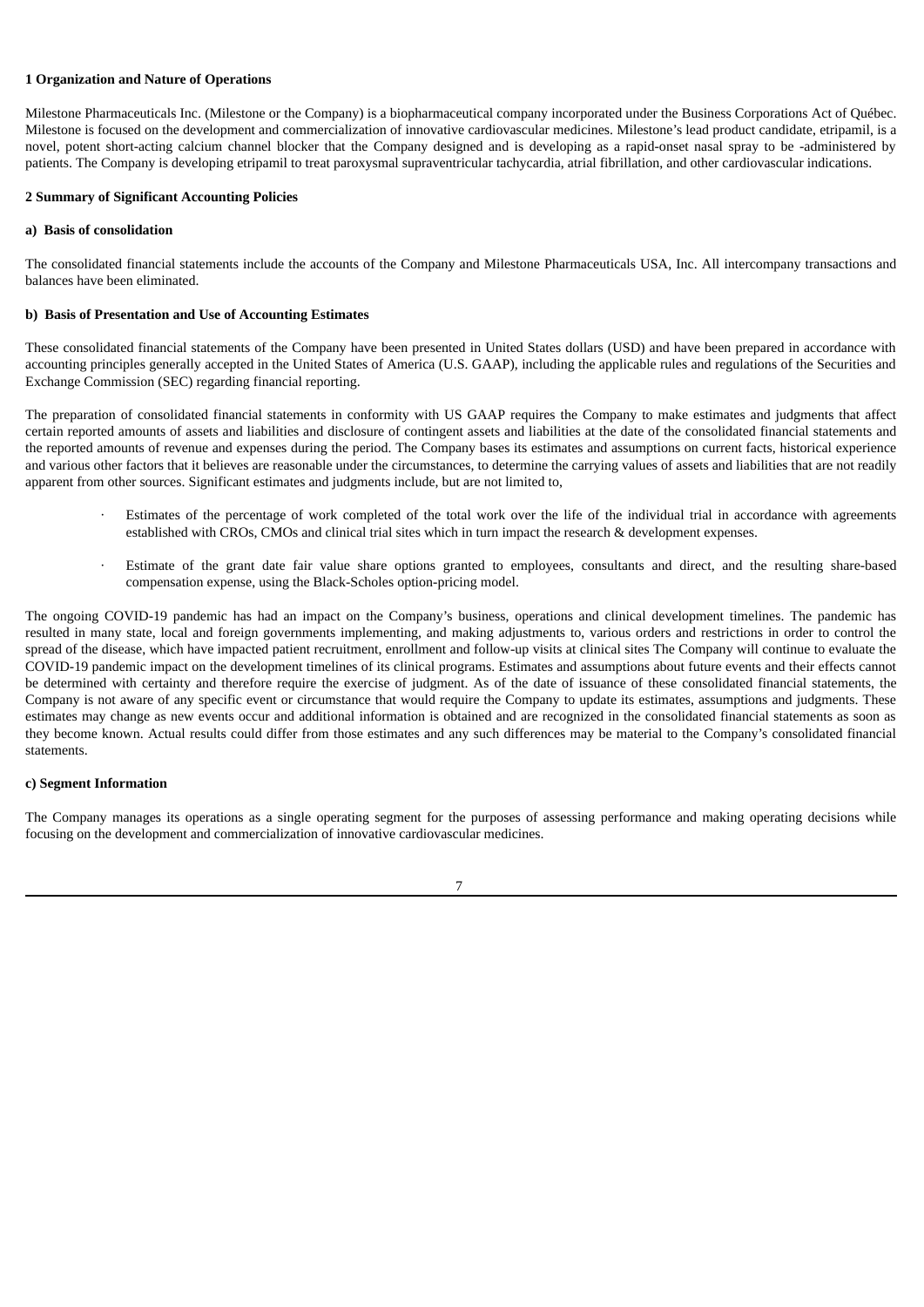#### **d) Revenue Recognition**

#### *Collaborative Arrangements*

The Company considers the nature and contractual terms of arrangements and assesses whether an arrangement involves a joint operating activity pursuant to which the Company is an active participant and is exposed to significant risks and rewards dependent on the commercial success of the activity. If the Company is an active participant and is exposed to significant risks and rewards dependent on the commercial success of the activity, the Company accounts for such an arrangement as a collaborative arrangement under Accounting Standards Codification (ASC) 808, Collaborative Arrangements (ASC 808), which requires that certain transactions between the Company and collaborators be recorded in its consolidated statements of comprehensive loss on either a gross basis or net basis, depending on the characteristics of the collaborative relationship, and requires enhanced disclosure of collaborative relationships. The Company evaluates its collaboration agreements for proper classification in its consolidated statements of comprehensive loss based on the nature of the underlying activity. If payments to and from collaborative partners are not within the scope of other authoritative accounting literature, the consolidated statements of loss classification for the payments is based on a reasonable, rational analogy to authoritative accounting literature that is applied in a consistent manner. If the Company concludes that it has a customer relationship with one of its collaborators, the Company follows the guidance in Accounting Standards Codification (ASC) Topic 606, Revenue From Contracts With Customers (ASC 606).

#### *Revenue from Contracts with Customers*

In accordance with ASC 606, revenue is recognized when a customer obtains control of promised goods or services. The amount of revenue recognized reflects the consideration to which the Company expects to be entitled in exchange for these goods and services. To achieve this core principle, the Company applies the following five steps: 1) identify the customer contract; 2) identify the contract's performance obligations; 3) determine the transaction price; 4) allocate the transaction price to the performance obligations; and 5) recognize revenue when or as a performance obligation is satisfied. The Company evaluates all promised goods and services within a customer contract and determines which of such goods and services are separate performance obligations. This evaluation includes an assessment of whether the good or service is capable of being distinct and whether the good or service is separable from other promises in the contract. In assessing whether promised goods or services in licensing arrangements are distinct, the Company considers factors such as the stage of development of the underlying intellectual property and the capabilities of the customer to develop the intellectual property on their own or whether the required expertise is readily available. Licensing arrangements are analyzed to determine whether the promised goods or services, which often include licenses, research and development services and governance committee services, are distinct or whether they must be accounted for as part of a combined performance obligation. If the license is considered not to be distinct, the license would then be combined with other promised goods or services as a combined performance obligation. If the Company is involved in a governance committee, it assesses whether its involvement constitutes a separate performance obligation. When governance committee services are determined to be separate performance obligations, the Company determines the fair value to be allocated to this promised service. Certain contracts contain optional and additional items, which are considered marketing offers and are accounted for as separate contracts with the customer if such option is elected by the customer, unless the option provides a material right which would not be provided without entering into the contract. An option that is considered a material right is accounted for as a separate performance obligation. The transaction price is determined based on the consideration to which the Company will be entitled in exchange for transferring goods and services to the customer. A contract may contain variable consideration, including potential payments for both milestone and research and development services. For certain potential milestone payments, the Company estimates the amount of variable consideration by using the most likely amount method. In making this assessment, the Company evaluates factors such as the clinical, regulatory, commercial and other risks that must be overcome to achieve the milestone. Each reporting period the Company re-evaluates the probability of achievement of such variable consideration and any related constraints. Milestone will include variable consideration, without constraint, in the transaction price to the extent it is probable that a significant reversal in the amount of cumulative revenue recognized will not occur when the uncertainty associated with the variable consideration is subsequently resolved.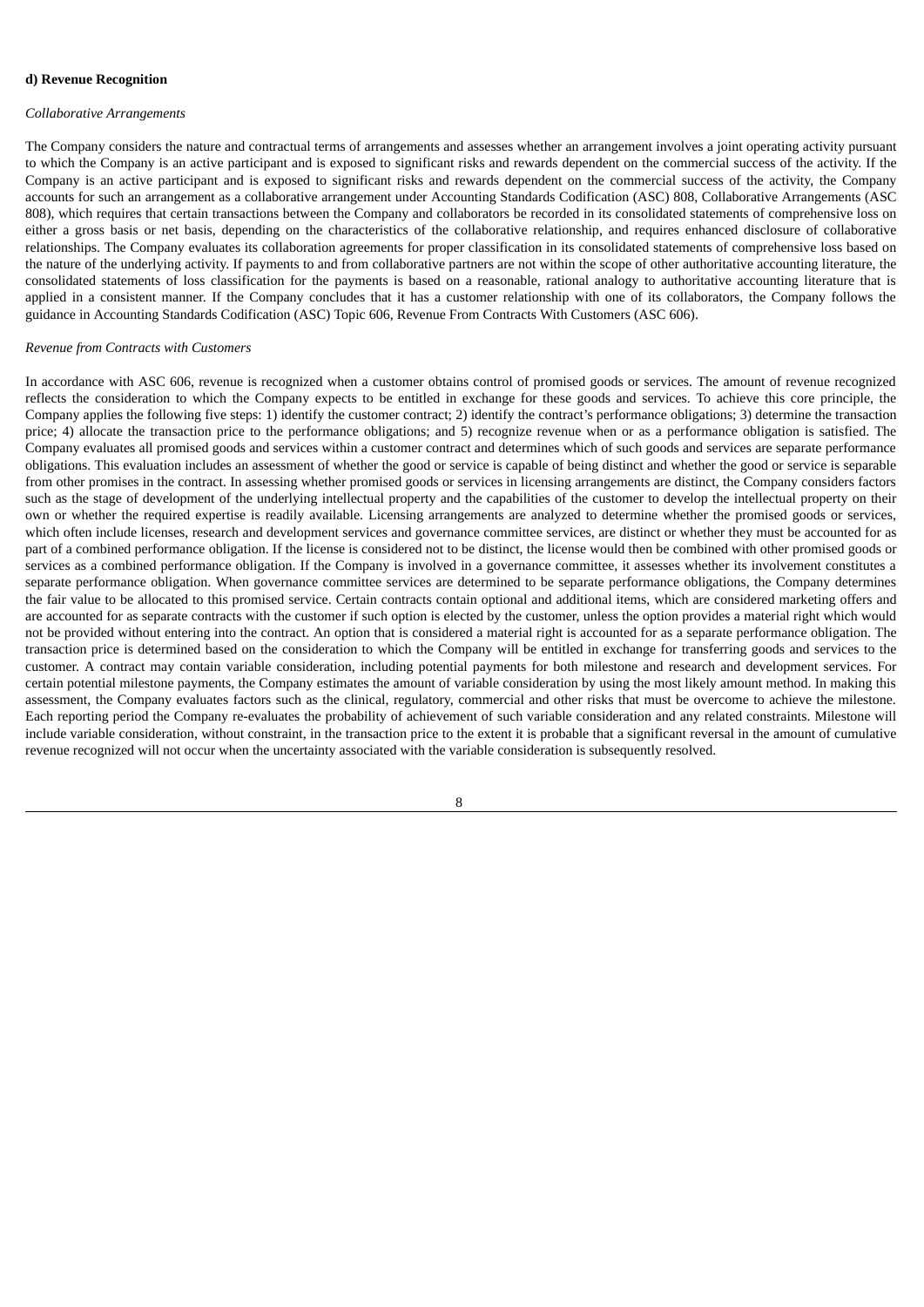If the contract contains a single performance obligation, the entire transaction price is allocated to the single performance obligation. Contracts that contain multiple performance obligations require an allocation of the transaction price among the performance obligations on a relative standalone selling price basis unless a portion of the transaction price is variable and meets the criteria to be allocated entirely to a performance obligation or to a distinct good or service that forms part of a single performance obligation.

The Company allocates the transaction price based on the estimated standalone selling price of the underlying performance obligations or in the case of certain variable consideration to one or more performance obligations. The Company must develop assumptions that require judgment to determine the stand-alone selling price for each performance obligation identified in the contract. The Company utilizes key assumptions to determine the stand-alone selling price, which may include other comparable transactions, pricing considered in negotiating the transaction and the estimated costs to complete the respective performance obligation. Certain variable consideration is allocated specifically to one or more performance obligations in a contract when the terms of the variable consideration relate to the satisfaction of the performance obligation and the resulting amounts allocated to each performance obligation are consistent with the amount the Company would expect to receive for each performance obligation.

When a performance obligation is satisfied, revenue is recognized for the amount of the transaction price, excluding estimates of variable consideration that are constrained, that is allocated to that performance obligation on a relative standalone selling price basis. Significant management judgment is required in determining the level of effort required under an arrangement and the period over which the Company is expected to complete its performance obligations under an arrangement.

For performance obligations consisting of licenses and other promises, the Company utilizes judgment to assess the nature of the combined performance obligation to determine whether the combined performance obligation is satisfied over time or at a point in time and, if over time, the appropriate method of measuring progress for purposes of recognizing revenue from non- refundable, up-front fees. The Company evaluates the measure of progress each reporting period and, if necessary, adjusts the measure of performance and related revenue recognition. If the license to the Company's intellectual property is determined to be distinct from the other performance obligations identified in the arrangement, the Company will recognize revenue from nonrefundable, up-front fees allocated to the license at the point in time when the license is transferred to the customer and the customer is able to use and benefit from the license.

### **e) Cash and Cash Equivalents**

Cash and cash equivalents consist of cash and highly liquid investments that are readily convertible into cash with original maturities of three months or less at acquisition date.

#### **f) Short Term Investments**

Short term investments are classified as held-to-maturity, are initially recognized at fair value and are subsequently accounted for at amortized cost. They are comprised of guaranteed investment certificates with a maturity greater than 90 days but less than one year and, as such, are classified as current assets.

#### **g) Concentration of Credit Risk**

Financial instruments which potentially subject the Company to concentration of credit risk consist primarily of cash and cash equivalents and investment securities classified as held to maturity. The Company maintains deposits in financial institutions. Management believes that the Company is not exposed to significant credit risk due to the financial position of the depository institutions in which those deposits are held. Additionally, the Company has adopted an investment policy that includes guidelines relative to credit quality, diversification of maturities and liquidity.

#### **h) Currency Risk**

The Company is exposed to currency risk due to financial instruments denominated in foreign currencies. The Company is exposed to the Canadian dollar currency risk and does not enter into arrangements to hedge its currency risk exposure.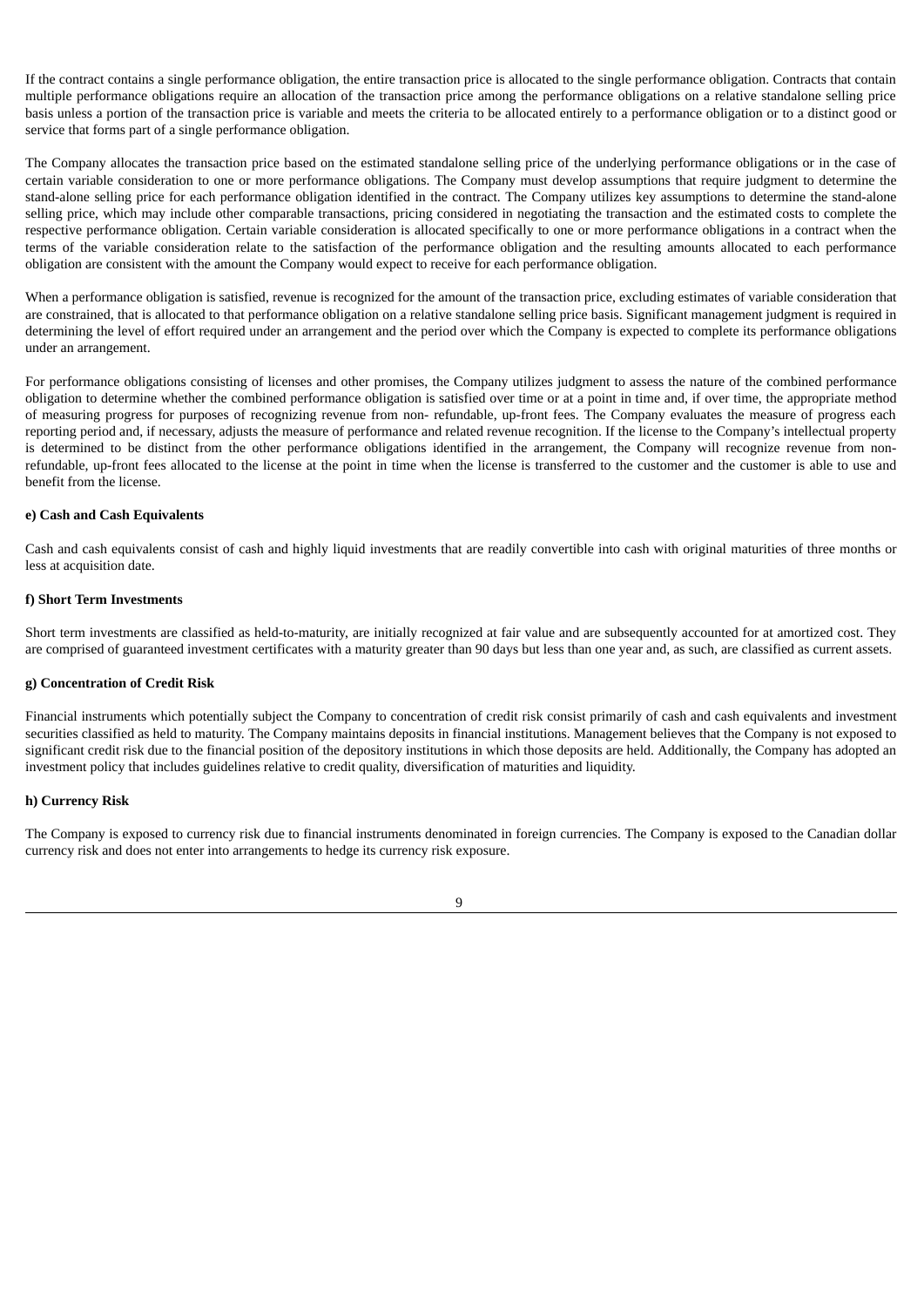#### **i) Property and Equipment**

Property and equipment is stated at historical cost less accumulated amortization. Expenditures for maintenance and repairs are recorded to expense as incurred. The Company reviews its property and equipment whenever events or changes in circumstances indicate that the carrying value of certain assets might not be recoverable and recognizes an impairment loss when it is probable that an asset's realizable value is less than the carrying value. To date, no such impairment losses have been recorded. Amortization is calculated using the straight-line method over the following estimated useful lives of the assets:

| Computer hardware and software | 3 years             |
|--------------------------------|---------------------|
| Office equipment               | 5 years             |
| <b>Furniture and fixtures</b>  | 5 years             |
| Leasehold improvements         | over the lease-term |

#### **j) Leases**

At the inception of an arrangement, the Company determines whether the arrangement is or contains a lease based on the unique facts and circumstances present in the arrangement. Leases with a term greater than one year are recognized on the balance sheet as right-of-use assets and short-term and long-term lease liabilities, as applicable. The Company does not have financing leases.

Operating lease liabilities and their corresponding right-of-use assets are initially recorded based on the present value of lease payments over the expected remaining lease term. Right-out-use assets are subsequently accounted for as long-lived assets, including evaluating for indicators of impairment. Certain adjustments to the right-of-use asset may be required for items such as incentives received. The interest rate implicit in lease contracts is typically not readily determinable. As a result, the Company utilizes its incremental borrowing rate to discount lease payments, which reflects the fixed rate at which the Company could borrow on a collateralized basis the amount of the lease payments in the same currency, for a similar term, in a similar economic environment. Prospectively, the Company will adjust the right-of-use assets for straight-line rent expense or any incentives received and remeasure the lease liability at the net present value using the same incremental borrowing rate that was in effect as of the lease commencement or transition date.

The Company has elected not to recognize leases with an original term of one year or less on the balance sheet. The Company typically only includes an initial lease term in its assessment of a lease arrangement. Options to renew a lease are not included in the Company's assessment unless there is reasonable certainty that the Company will renew.

#### **k) Pre-funded Warrants**

Pre-funded warrants allow the holder to pay little or no consideration to receive the shares upon exercise of the warrant. The pre-funded warrants do not meet the definition of a derivative under ASC 815 because their fair value at issuance is equal to the fair value of the shares underlying the warrant. As such, they have the characteristics of a prepaid forward sale of equity. As a result, the pre-funded warrants are accounted for as equity instruments.

#### **l) Share Issuance Costs**

Share issuance costs applicable to the issuance of equity instruments are recorded as a reduction of the financing equity proceeds.

#### **m) Research and Development and Investment Tax Credits**

Research and development costs are charged to expense as costs are incurred in performing research and development activities. The Company's research and development costs consist primarily of salaries and fees paid to contract research organizations (CROs) and to contract manufacturing organizations (CMOs).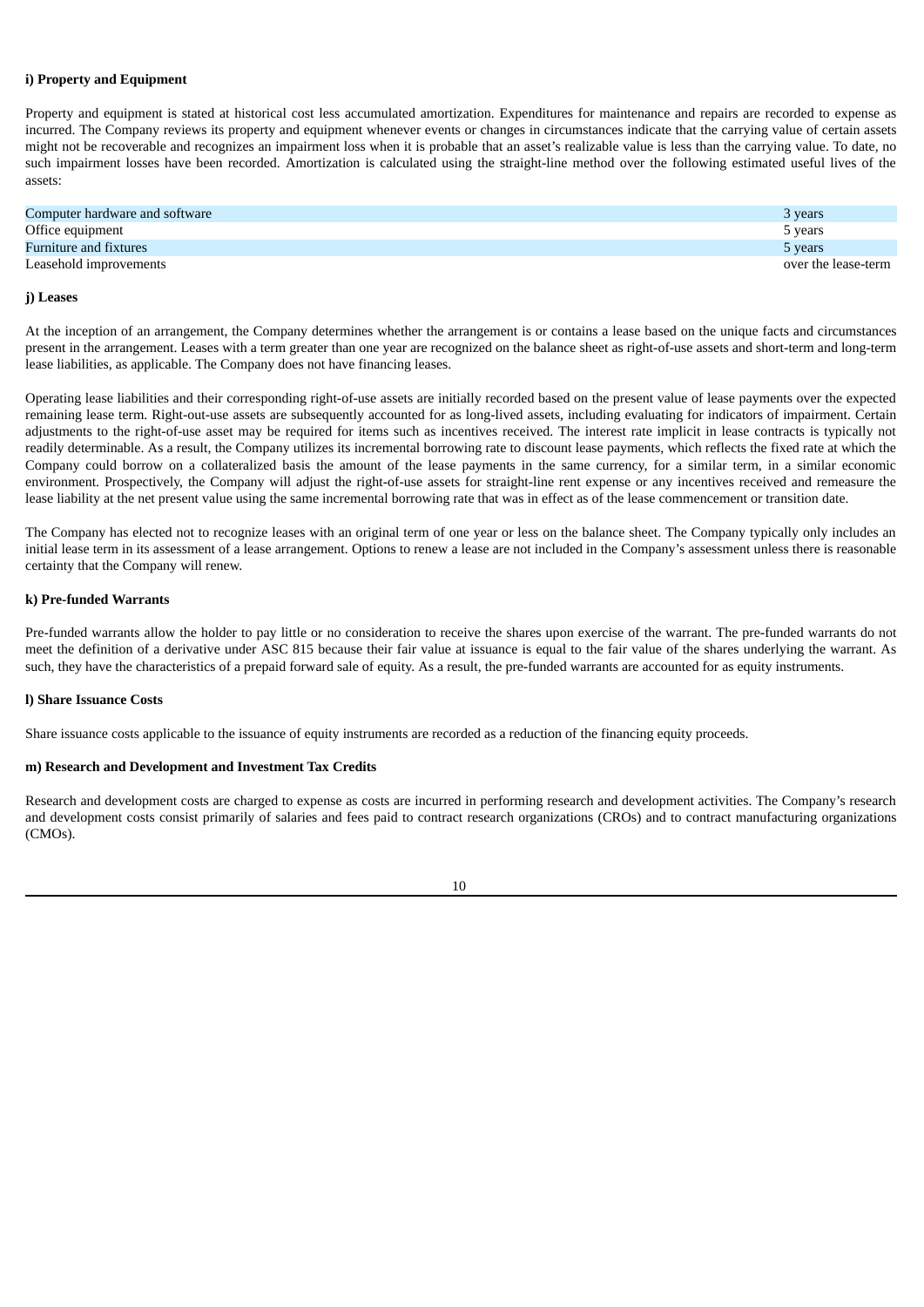Clinical trial expenses include direct costs associated with CROs, direct CMO costs for the formulation and packaging of clinical trial material, as well as investigator and patient related costs at sites at which the Company's trials are being conducted. Direct costs associated with the Company's CROs and CMOs are generally payable on a time and materials basis, or when milestones are achieved. The invoicing from clinical trial sites can lag several months. The Company records expenses for its clinical trial activities performed by third parties based upon estimates of the percentage of work completed of the total work over the life of the individual study in accordance with agreements established with CROs and clinical trial sites. The Company determines the estimates through discussions with internal clinical personnel, CROs and CMOs as to the progress or stage of completion of trials or services and the agreed upon fee to be paid for such services based on facts and circumstances known to the Company as of each consolidated balance sheet date. The actual costs and timing of clinical trials are highly uncertain, subject of risks and may change depending upon a number of factors, including the Company's clinical development plan. If the actual timing of the performance of services of the level of effort varies from the estimate, the Company will adjust the accrual accordingly.

The Company recognizes the benefit of Canadian research and development tax credits as a reduction of research and development costs for fully refundable investment tax credits and as a reduction of income taxes for investment tax credits that can only be claimed against income taxes payable when there is reasonable assurance that the claim will be recovered.

### **n) Income Taxes**

The provision for income taxes is computed using the liability method. Under this method, deferred tax assets and liabilities are determined based on differences between financial reporting and tax bases of assets and liabilities. Deferred tax assets and liabilities are measured using enacted tax rates and laws that will be in effect when the differences are expected to reverse. A valuation allowance is recorded to reduce the carrying amount of deferred income tax assets until when it is more likely than not that these assets will be realized. Tax benefits related to tax positions not deemed to meet the "more-likelythan-not" threshold are not permitted to be recognized in the consolidated financial statements.

#### **o) Foreign Currency Translation and Transactions**

The functional currency of the Company is the US dollar. Accordingly, transactions denominated in currencies other than the functional currency are measured and recorded in the functional currency at the exchange rate in effect on the date of the transactions. At each consolidated balance sheet date, monetary assets and liabilities denominated in currencies other than the functional currency are remeasured using the exchange rate in effect at that date. Non-monetary assets and liabilities and revenue and expense items denominated in foreign currencies are translated into the functional currency using the exchange rate prevailing at the dates of the respective transactions. Any gains or losses arising on remeasurement are included in the consolidated statement of operations.

#### **p) Share Based Compensation**

The Company has a share based compensation plan which is described in detail in note 8 and records all share-based payments, including grants of employee share options, at their fair values. The fair value of share options granted to employees and non-employees is estimated at the date of grant using the Black-Scholes option pricing model. The Company recognizes share based compensation expense over the requisite service period of the individual grants, which equals the vesting period, using the straight-line method. Forfeitures, if any, are recorded as they occur. Any consideration paid by employees on exercising share options and the corresponding portion previously credited to contributed surplus are credited to share capital. The Black-Scholes option pricing model used by the Company to calculate option values was developed to estimate fair value.

The Company approved an employee share purchase plan in April 2019, which became effective on May 8, 2019 and is described in note 8. The plan provides a means by which eligible employees of the Company and certain designated companies may be given an opportunity to purchase common shares. The plan permits the Company to grant a series of purchase rights to eligible employees under an employee stock purchase plan.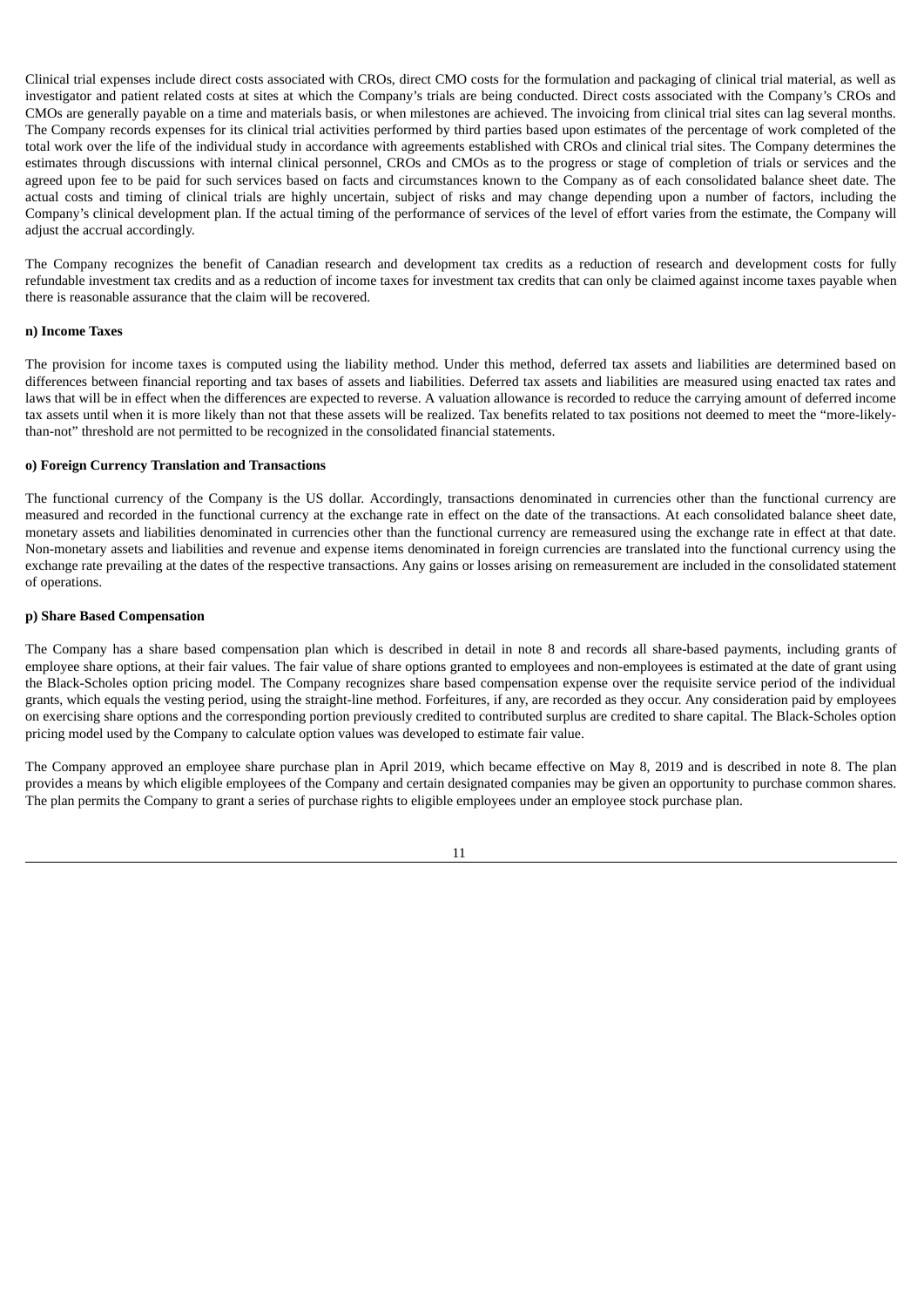#### **q) Recently Adopted Accounting Pronouncements**

The Company has considered recent accounting pronouncements and concluded that they are either not applicable to the business or that the effect is not expected to be material to the consolidated financial statements as a result of future adoption.

#### **r) Significant Risks and Uncertainties**

The ongoing COVID-19 pandemic has had an impact on our business, operations and clinical development timelines. The pandemic has resulted in many state, local and foreign governments implementing various orders and restrictions in order to control the spread of the disease which has impacted patient recruitment, enrollment and follow-up visits at clinical sites In light of the ongoing pandemic, the Company has implemented business continuity plans designed to address and mitigate the impact of the COVID-19 pandemic on its business. The Company anticipates that the COVID-19 pandemic will continue to have an impact on the development timelines for its clinical programs. The extent to which the COVID-19 pandemic continues to impact its business, its clinical development and regulatory efforts, its corporate development objectives and the value of and market for its common shares will depend on future developments that remain highly uncertain and cannot be predicted with confidence at this time, such as the ultimate duration of the pandemic, travel restrictions, business closure requirements in the U.S., Europe and other countries, the timing and unpredictability of achieving widespread vaccination rates, the effectiveness of any vaccines against new variants, and the timing of the return of the global economy to pre-pandemic levels. The global economic slowdown, the overall disruption of global healthcare systems and the other risks and uncertainties associated with the pandemic could have a material adverse effect on the Company's business, financial condition, results of operations and growth prospects.

In addition, the Company is subject to other challenges and risks specific to its business and its ability to execute on its strategy, as well as risks and uncertainties common to companies in the pharmaceutical industry, including, without limitation, risks and uncertainties associated with: obtaining regulatory approval of its product candidate; delays or problems in the supply of its study drug or failure to comply with manufacturing regulations; identifying, acquiring or in-licensing product candidates; pharmaceutical product development and the inherent uncertainty of clinical success; and the challenges of protecting and enhancing its intellectual property rights; and complying with applicable regulatory requirements.

Further, the Company may be impacted by general economic, political, and market conditions, including deteriorating market conditions due to investor concerns regarding inflation and Russian hostilities in Ukraine and overall fluctuations in the financial markets in the U.S. and abroad.

#### **s) Sources of Liquidity and Funding Requirements**

The Company has incurred operating losses and experienced negative operating cash flows since its inception and anticipates to continue to incur losses for at least the next several years. As of December 31, 2021, the Company had cash and cash equivalents of \$114.1 million and an accumulated deficit of \$206.3 million.

The Company believes that its cash and cash equivalents as of December 31, 2021 are sufficient for the Company to fund planned operations for at least one year from the issuance date of these consolidated financial statements. The Company has historically financed its operations primarily through the sale of equity securities and, to a lesser extent from cash received pursuant to its license agreement. To date, the Company has not generated any revenue from product sales. Management expects operating losses and negative cash flows from operations to continue for the foreseeable future. The Company currently plans to raise additional funding as required based on the status of its clinical trials and projected cash flows. There can be no assurance that, in the event the Company requires additional financing, such financing will be available at terms acceptable to the Company, if at all. Failure to generate sufficient cash flows from operations, raise additional capital and reduce discretionary spending should additional capital not become available could have a material adverse effect on the Company's ability to achieve its business objectives.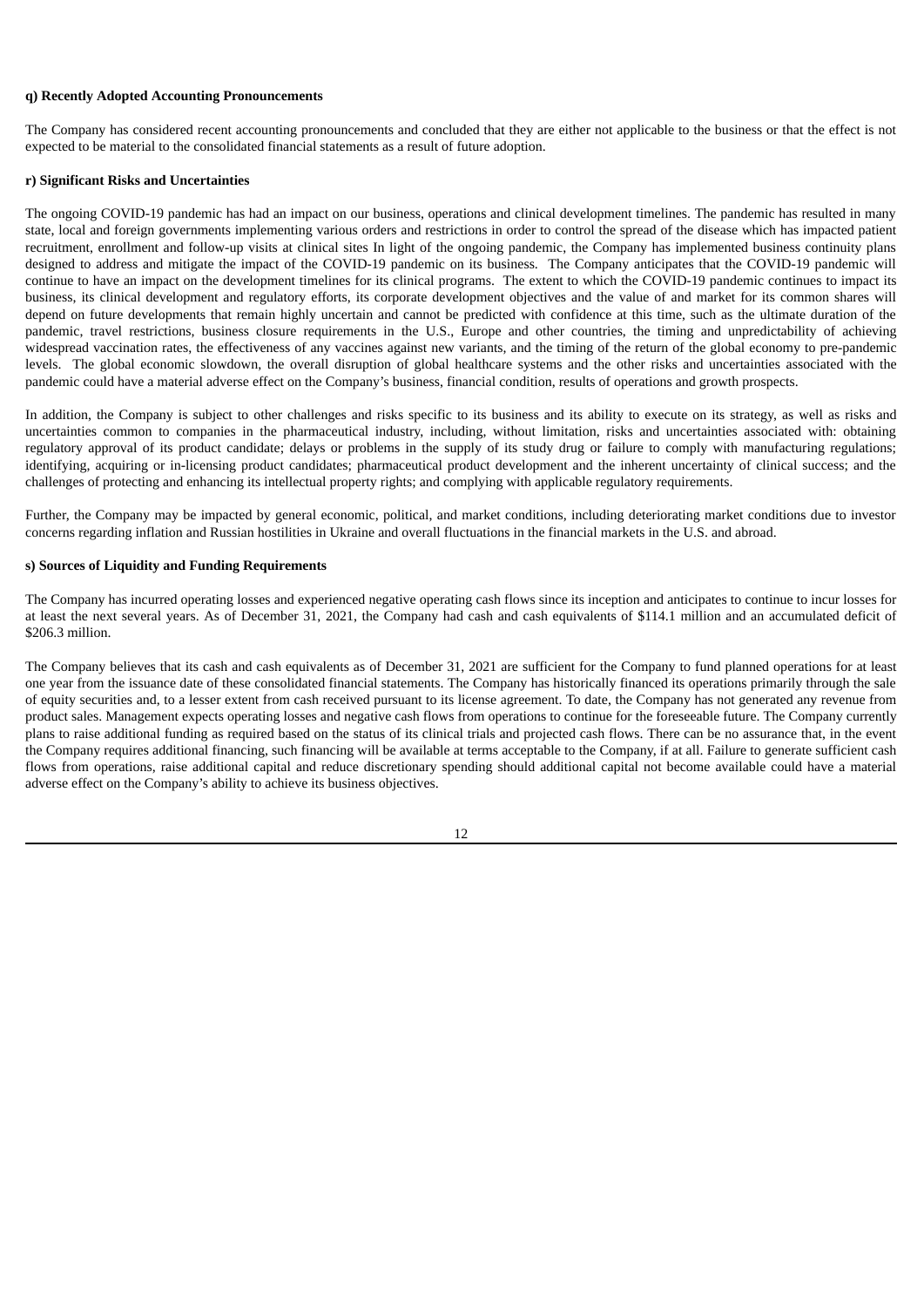#### **3 Revenue**

#### **General**

To date, the Company has not generated revenue from product sales. During the year ended December 31, 2021, the Company recognized revenue of \$15 million, in the form of a non-refundable upfront cash payment in connection with the License Agreement.

On May 15, 2021, the Company entered into the License Agreement with Ji Xing, which is an entity affiliated with RTW Investments, LP, (RTW) a beneficial owner of approximately 14% of the Company's common shares. Under the License Agreement, the Company granted Ji Xing exclusive development and commercialization rights to any pharmaceutical product that uses a device to deliver the Company's proprietary calcium channel blocker known as etripamil by nasal spray for all prophylactic and therapeutic uses in humans in the following territories: People's Republic of China, including mainland China, Hong Kong Special Administrative Region, Macau Special Administrative Region, and Taiwan (the Territory). Ji Xing will be responsible for development and regulatory activities in the Territory, and the Company will remain responsible for certain manufacturing activities in the Territory, subject to the supply agreement subsequently entered into by the Company and Ji Xing as contemplated by the License Agreement (the Supply Agreement). The Company received a non-refundable upfront cash payment of \$15 million (see note 3) and the right to future payments of up to \$107.5 million in total development and sales milestone payments. In addition, the Company is entitled to receive tiered royalty payments ranging from a percentage in the low double digits to the high double digits of Net Sales (as defined in the License Agreement) of all products sold in the Territory.

#### **Strategic Partnerships**

#### *Ji Xing*

Pursuant to the License Agreement, the Company granted Ji Xing exclusive development and commercialization rights to any pharmaceutical product that uses a device to deliver the Company's proprietary calcium channel blocker known as etripamil by nasal spray for all prophylactic and therapeutic uses in humans in the Territory.

Ji Xing will be responsible for development and regulatory activities in the Territory, and the Company will remain responsible for certain manufacturing activities in the Territory, subject to the Supply Agreement.

The Company received a non-refundable upfront cash payment consisting of \$15 million, and the right to receive up to \$107.5 million in future milestone payments and royalties on any sales of etripamil in the Territory.

Management evaluated all of the promised goods or services within the contract and determined that such goods and services were separate performance obligations. The Company determined that the license granted was a separate performance obligation as Ji Xing can benefit from the license granted on its own after the transfer of the license, as it does not require any significant development, regulatory or commercialization activities from Milestone. Ji Xing is responsible for all development, regulatory and commercialization activities in the Territory, including the performance of clinical trials necessary for regulatory approval, and is responsible for all such related costs. Supply of the product can be provided by another entity, as the Company currently uses a CMO for the production of etripamil without subsequent significant modification or customization by the Company, therefore the Company determined the obligation to supply product is a separate and distinct obligation. The Company concluded that the obligation for participation on the various governance committees was distinct as the services could be performed by an outside party, however it was determined to be immaterial after estimating the stand alone cost compared to the License Agreement as a whole. As a result, the Company concluded there were two material and distinct performance obligations to account for under ASC 606 at the inception of the License Agreement.

The Company determined that the transaction price consists of the \$15 million non-refundable upfront cash payment and the constrained variable consideration of the development milestone payments. As the development milestones are contingent on occurrences out of the direct control of the Company, the estimate of the variable consideration is \$0. Variable constraint does not apply to sales- or usage-based royalties derived from the licensing of Intellectual property; rather, consideration from such royalties is only recognized as revenue at the later of when the performance obligation is satisfied or when the uncertainty is resolved (e.g., when subsequent sales or usage occurs), therefore the sales and royalty milestones are not included in the transaction price. The Company will re-evaluate the transaction price at the end of each reporting period and as uncertain events are resolved, or other changes in circumstances occur, adjust its estimate of the transaction price if necessary. For the year ended December 31, 2021, the Company has recognized the nonrefundable upfront payment as collaboration revenue, for the reasons described in the preceding paragraph.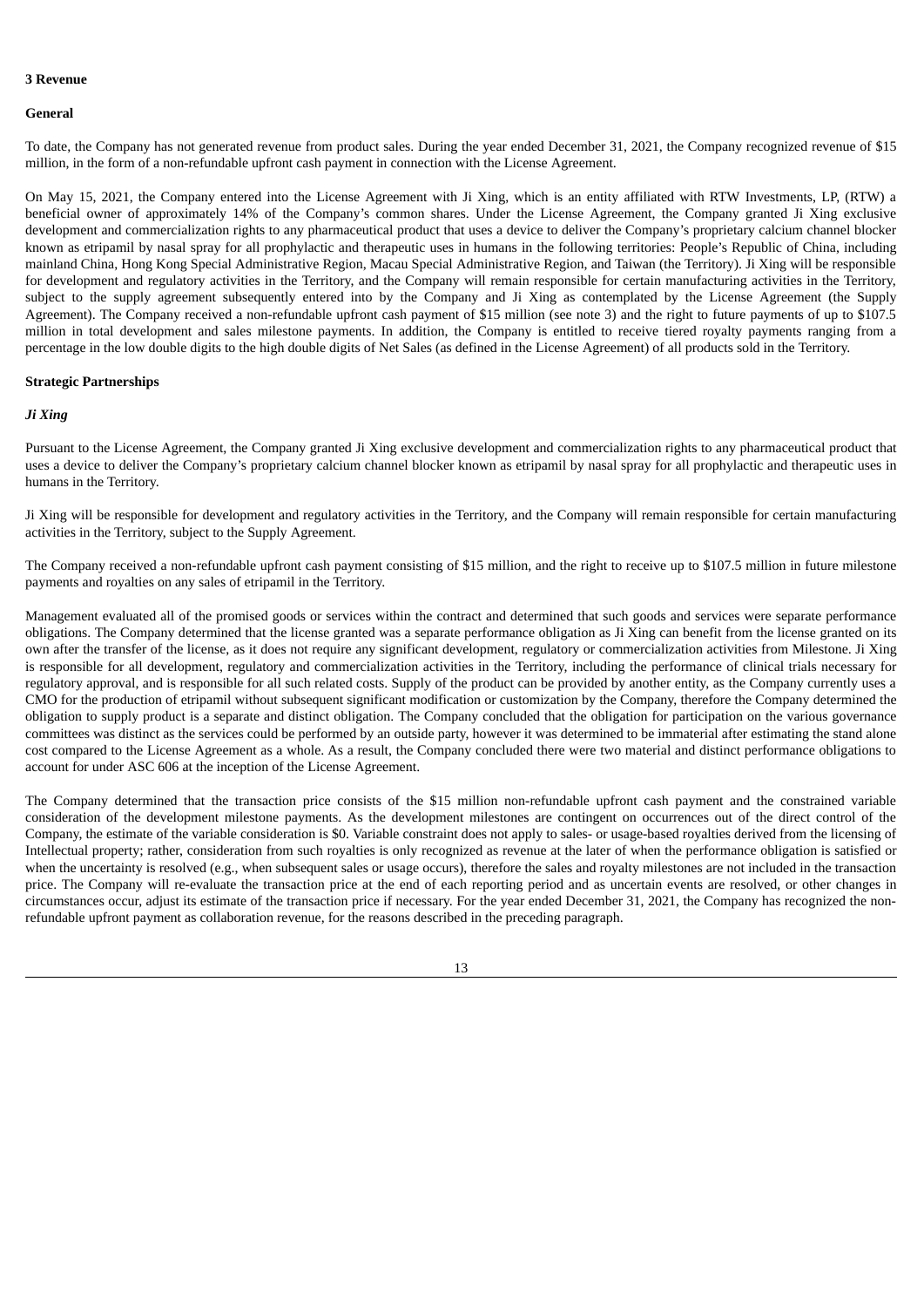Concurrent with the License Agreement, Ji Xing acquired \$5 million of pre-funded warrants (see note 8). The Company considered whether this equity investment should be evaluated as part of the transaction price, and concluded that as the fair value of the company's common shares on a per share basis was equal to the fair value of the pre-funded warrants at the date of the investment, there was no premium or discount on the shares that should be allocated and included in the transaction price. The Company accounted for the issuance of pre-funded warrants as equity and included in basic and diluted loss per share in the accompanying financial statements. See note 8 for additional details.

For any future subsequent purchases of product pursuant to the Supply Agreement, each order will be accounted for as a separate purchase and the order price will be allocated to the products based on the standalone selling price of the products. Under this methodology, the order price will be allocated to the single performance obligation to supply the products. As the Company has not previously licensed a product for a territory, the residual approach was used by deducting the estimated stand-alone selling price of the other obligations from the total transaction price to determine the stand-alone selling price of the remaining goods and services, which consisted of the transfer of intellectual property pursuant to the license. Therefore, the remaining transaction price of \$15 million was allocated to the technology transfer and recognized at a point in time when the technology has been transferred. The technology transfer was completed on June 22, 2021, and the \$15 million was recognized at that point in time as revenue in the related statement of comprehensive loss.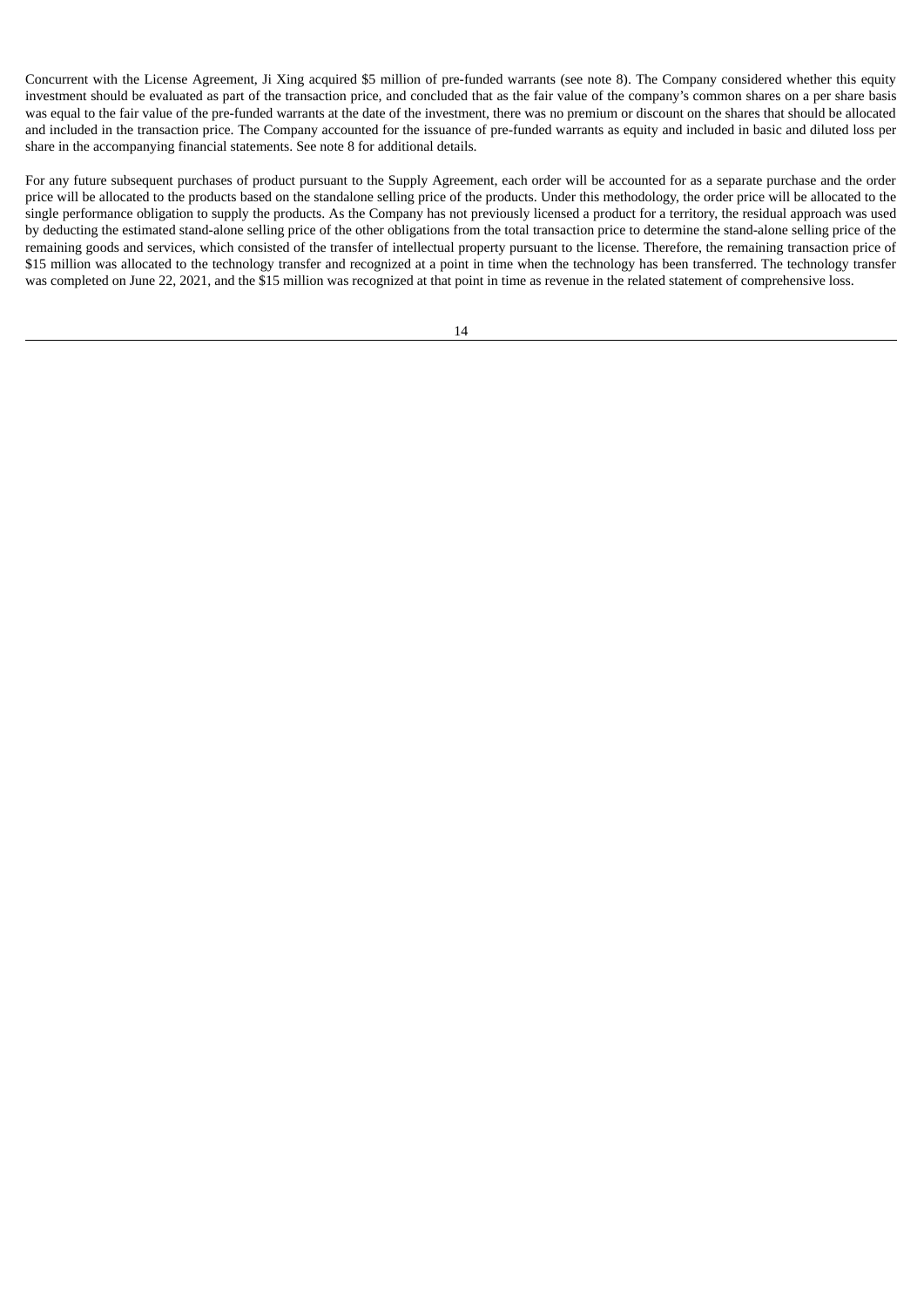#### **4 Short-term Investments**

The Company had no short-term investments as at December 31, 2021. For the year ended December 31, 2020, the short-term investments were comprised of term deposits issued in US currency, earning interest between 0.30% and 0.86%, maturing between January 29, 2021 and August 16, 2021. These shortterm investments were in scope of ASC 320, Investments - Debt Securities. The short-term investments maturity is greater than 90 days but less than one year, and they were classified as held to maturity, recorded as current assets and were accounted for at amortized cost.

#### **5 Leases**

On June 3, 2019, the Company entered into a new lease arrangement for a three-year term for its office located in Charlotte, NC. The Company recognized the operating lease right-of-use asset and operating lease liabilities at the lease commencement date on September 10, 2019. The interest rate implicit in lease contracts is not readily determinable and the Company does not have a public credit rating and carries no debt. As such, several factors were considered in the determination of the Company's incremental borrowing rate used in determining the present value of lease payments. The Company's examined credit ratings for similar companies, assumed equivalency between the Canadian and U.S. markets for collateralized debt and used rates over the 36-month period. This resulted in an incremental borrowing rate of 8%. Lease expenses are recognized on a straight-line basis over the lease term, which is accomplished by increasing the amortization of the right-of-use asset as interest expense on the lease liability declines over the lease term. The company was not reasonably certain of renewing the lease following the initial term and recognized the right-of-use asset and operating lease liabilities over the 36 month period ending September 30, 2022.

On July 1, 2020, the Company entered into an arrangement for the lease renewal for its headquarters located in Ville Saint-Laurent, Quebec. The 5-year lease term is from December 1, 2020 expiring on November 30, 2025. The Company revalued the operating lease right-of-use asset and operating lease liabilities at the effective lease arrangement date of July 1, 2020. The Company's examined credit ratings for similar companies, assumed equivalency between the Canadian and U.S. markets for collateralized debt and used rates for the remaining lease term of 65 months. This resulted in an incremental borrowing rate of 5.26%. Lease expenses are recognized on a straight-line basis over the lease term, which is accomplished by increasing the amortization of the right-of-use asset as interest expense on the lease liability declines over the lease term. The Company is not reasonably certain of renewing the lease following the current renewal option and recognized the right-of-use asset and operating lease liabilities to November 30, 2025.

The Company's two operating office leases right-of-use assets as at December 31 were as follows:

|                                                 | 2021 |            | 2020  |
|-------------------------------------------------|------|------------|-------|
| Opening balance                                 |      | 980        | 524   |
| Right-of-use adjustment renewal on July 1, 2020 |      |            | 735   |
| Amortization of right-of-use asset              |      | (269)      | (279) |
| Closing balance                                 |      | <b>711</b> | 980   |

Operating lease expenses of \$314 and \$318 are included in general and administrative operating expenses in the consolidated statement loss and comprehensive loss, and within operating activities in the statement of cash flows for the year ended December 31, 2021 and 2020, respectively and are comprised of two operating lease right-of-use assets and one operating lease of less than 12 months.

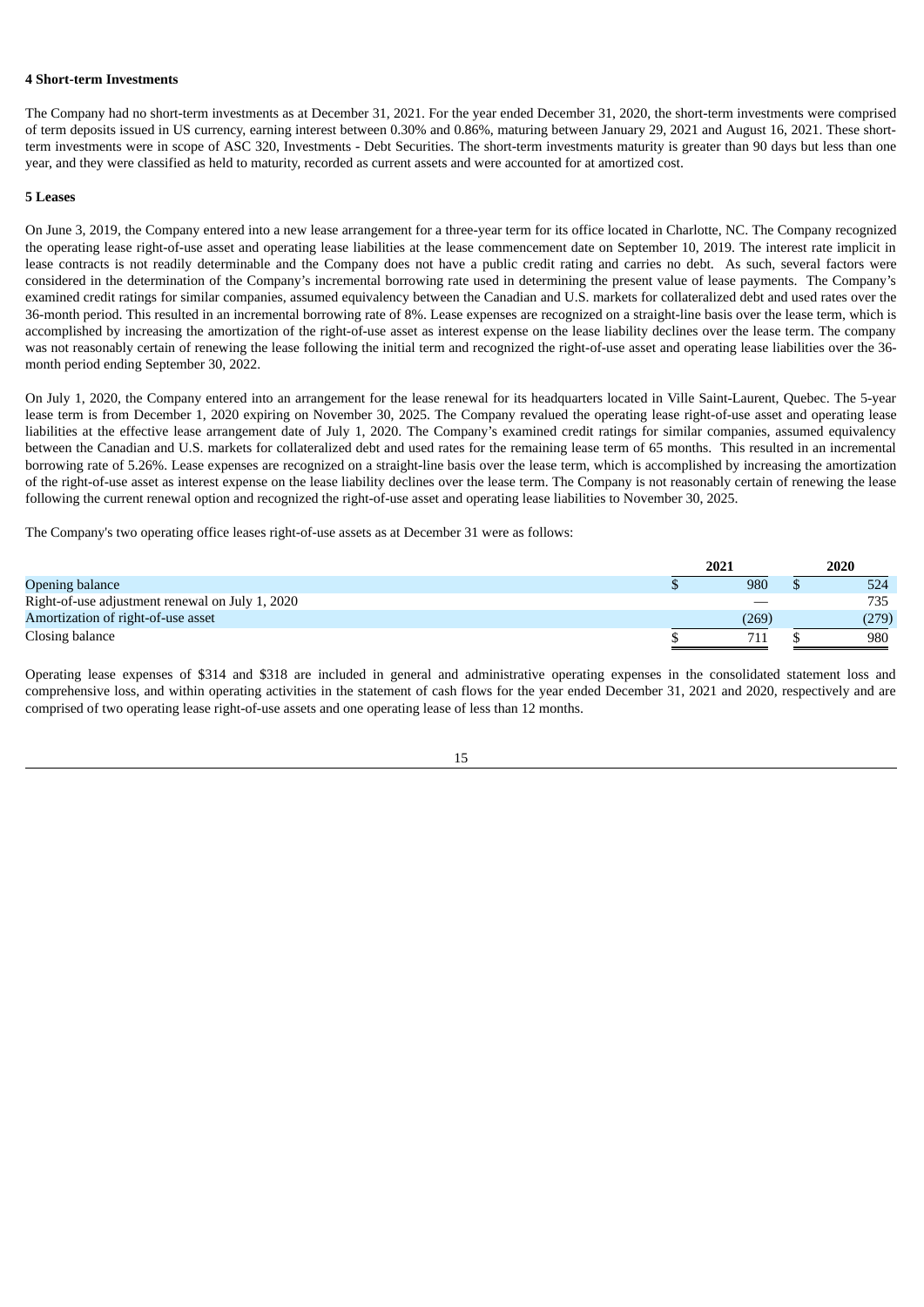The following table summarizes the future minimum lease payments of right-of-use assets operating lease as at December 31, 2021:

| January 1, 2022 to December 31, 2022 | 243  |
|--------------------------------------|------|
| January 1, 2023 to December 31, 2023 | 176  |
| January 1, 2024 to December 31, 2024 | 176  |
| January 1, 2025 to November 30, 2025 | 160  |
|                                      | 755  |
| Less interest                        | (68) |
|                                      | 687  |

#### **6 Property and equipment**

Property and equipment consist of the following at December 31:

|                                | 2021 |       | 2020  |
|--------------------------------|------|-------|-------|
| Computer hardware and software |      | 22    | 22    |
| Office equipment               |      | 406   | 406   |
| Leasehold improvements         |      | 26    | 26    |
| Total                          |      | 454   | 454   |
| Less accumulated depreciation  |      | (239) | (146) |
| Property and equipment, net    |      | 215   | 308   |

During the year ended December 31, 2021 and December 31, 2020, the Company did not record any write off. For the year ended December 31, 2021 and 2020, amortization expense was \$93 and \$97, respectively and was included in research and development expense.

#### **7 Accounts payable and accrued liabilities**

Accounts payable and accrued liabilities comprised the following as of December 31:

|                                              | 2021  | 2020  |
|----------------------------------------------|-------|-------|
| Trade accounts payable                       | 4.384 | 4.641 |
| Accrued compensation and benefits payable    | 1.458 | 957   |
| Accrued research and development liabilities | 272   | 152   |
| Other accrued liabilities                    | 437   | 164   |
|                                              | 6.551 | 5,914 |

#### **8 Shareholders' Equity**

#### **Authorized Share Capital**

The Company has authorized and issued common shares, voting and participating, without par value, of which unlimited shares were authorized and 29,897,559 shares were issued and outstanding as of December 31, 2021.

As of December 31, 2021, there were 827,187 common shares available for issuance under the Employee Stock Purchase Plans and no common shares have been issued under such plan.

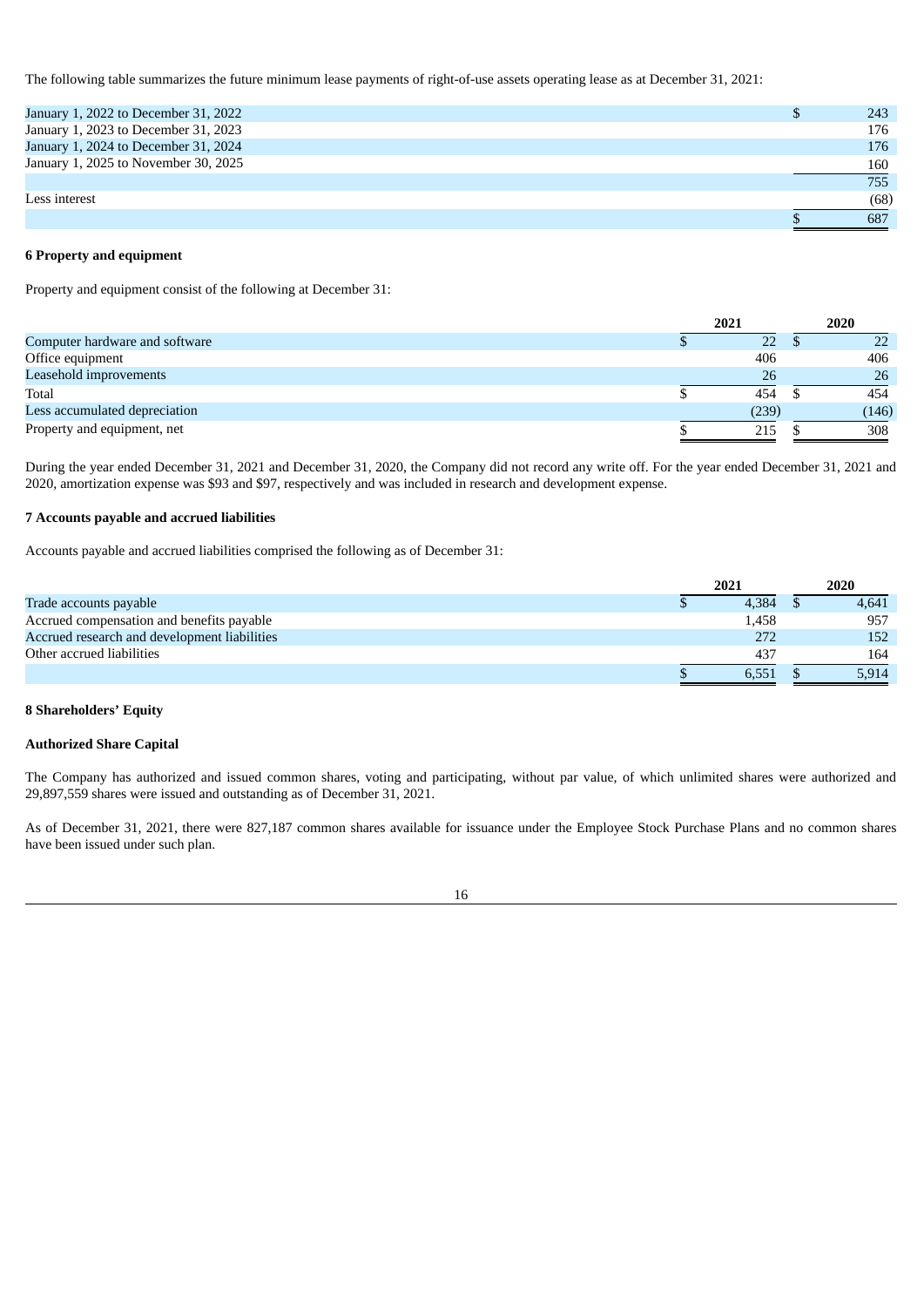#### **Shelf Registration**

On November 12, 2021, the company entered into an agreement and the company may sell any combination of the securities described in this prospectus in one or more offerings up to a total aggregate offering price of \$250,000,000.

#### **Pre-funded Warrants – Private Placement**

On May 15, 2021, the Company entered into a securities purchase agreement to sell and issue in a private placement pre-funded warrants to purchase up to 910,746 of the Company's common shares, at a purchase price of \$5.48 per pre-funded warrant pursuant to the License Agreement for aggregate net proceeds of \$5.0 million (the Private Placement). The Private Placement closed on May 21, 2021. Each pre-funded warrant is exercisable for one of the Company's common shares at an exercise price of \$0.01 per share, has no expiration date, and is immediately exercisable, subject to certain beneficial ownership limitations. The pre-funded warrants are classified and accounted for as equity.

On July 23, 2020, the Company entered into a securities purchase agreement to sell and issue in a private placement pre-funded warrants of 6,655,131 of the Company's common shares, at a purchase price of \$3.7465 per pre-funded warrant for aggregate net proceeds of \$24.8 million (the Private Placement). The Private Placement closed on July 24, 2020. Each pre-funded warrant is exercisable for one of the Company's common shares at an exercise price of \$0.01 per share, has no expiration date, and is immediately exercisable, subject to certain beneficial ownership limitations. The pre-funded warrants are classified and accounted for as equity.

#### **Open Market Sale Agreement**

On July 29, 2020, the Company entered into an Open Market Sale Agreement<sup>5M</sup> with respect to an at-the-market offering program (ATM Program) under which the Company may issue and sell its common shares having an aggregate offering price of up to \$50 million. The Company has not sold shares under the ATM program as of the date of this filing.

#### **Pre-funded Warrants and Common Shares – Public Offering**

On October 22, 2020, the Company issued (i) 5,095,897 common shares, without par value, at a price to the public of \$5.25 per share, and (ii) pre-funded warrants to purchase 4,761,903 common shares at an exercise price equal to \$0.01 per share, at a price to the public of \$5.24 per common share underlying the pre-funded warrants (the Offering). The net proceeds to the Company from the Offering were \$48.2 million. The pre-funded warrants are classified and accounted for as equity.

#### **Additional Paid-in Capital**

|                                  | 2021   | 2020  |
|----------------------------------|--------|-------|
| Opening balance                  | 8,530  | 3,805 |
| Share-based compensation expense | 7,279  | 4.945 |
| <b>Exercise of stock options</b> | (98)   | (220) |
| Closing balance                  | 15.711 | 8,530 |

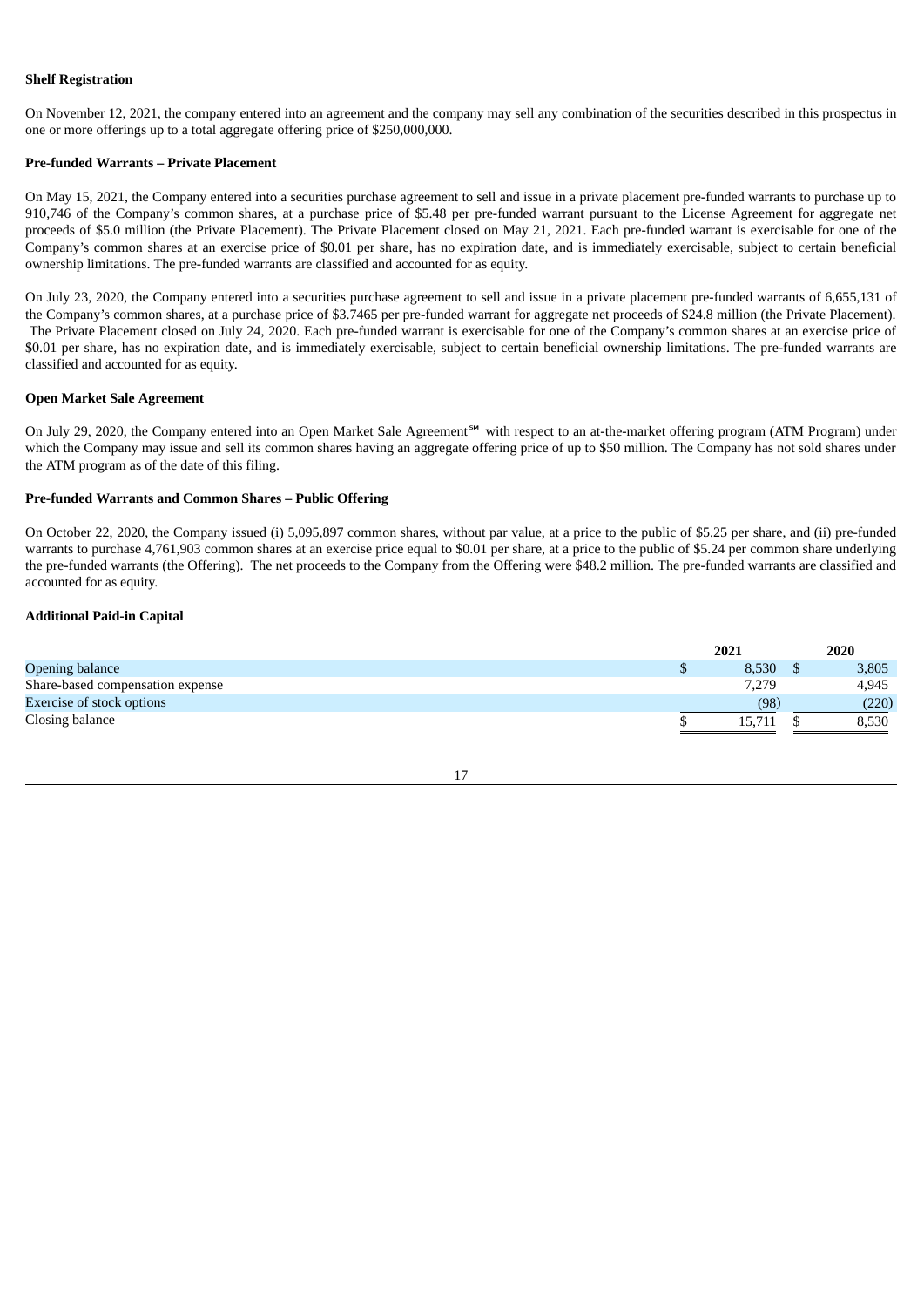#### **9 Share Based Compensation**

Under the Company's 2019 Equity Incentive Plan (the 2019 Plan) and the Company's Stock Option Plan (the 2011 Plan), unless otherwise decided by the Board of Directors, options vest and are exercisable as follows: 25% vest and are exercisable on the one year anniversary of the grant date and one thirtysixth (1/36<sup>th</sup>) of the remaining options vest and are exercisable each month thereafter, such that options are vested in full on four-year anniversary of the grant date.

On November 10th, 2021, the Company established an 2021 Inducement Plan under Nasdaq Marketplace Rules through the granting of awards. This 2021 Inducement Plan is intended to help the Company provide an inducement material for certain individuals to enter into employment with the Company, incentives for such persons to exert maximum efforts for the success of the Company and provide a means by which employees may benefit from increases in value of the common shares. There were no options granted under the 2021 Inducement Plan for the year ended December 31 2021.

On January 1, 2021, the number of the Company's common shares reserved for issuance under the 2019 Plan increased by 1,193,119 common shares. In addition, 72,186 options have been forfeited under the 2011 Plan after adoption of the 2019 Plan and became available for issuance under the 2019 Plan. As of December 31, 2021, there were 4,596,021 shares available for issuance under the 2019 Plan, of which 827,187 shares were available for future grants.

The total outstanding and exercisable options from the 2011 Plan and 2019 Plan as of December 31 were as follows:

|                                                                      |                            | 2021      |                                 |              |       |    |           |               |            |              |               |                                 |
|----------------------------------------------------------------------|----------------------------|-----------|---------------------------------|--------------|-------|----|-----------|---------------|------------|--------------|---------------|---------------------------------|
|                                                                      | <b>Number</b><br>of shares |           | Weighted<br>average<br>exercise |              |       |    | of shares | <b>Number</b> |            |              |               | Weighted<br>average<br>exercise |
|                                                                      | <b>2019 Plan</b>           | 2011 Plan | Total                           |              | price |    | 2019 Plan |               | 2011 Plan  | <b>Total</b> |               | price                           |
| Outstanding at<br>beginning of year -<br>$2011$ Plan                 |                            | 2,080,087 | 2,080,087                       | $\mathbb{S}$ | 2.15  |    |           |               | 2,364,526  | 2,364,526    | <sup>\$</sup> | 2.15                            |
| Outstanding at<br>beginning of year -<br>2019 Plan                   | 1,706,190                  |           | 1,706,190                       |              | 13.55 |    | 220,140   |               |            | 220,140      |               | 20.78                           |
| Granted - 2019 Plan                                                  | 2,137,250                  |           | 2,137,250                       |              | 6.22  |    | 1,534,460 |               |            | 1,534,460    |               | 12.68                           |
| Exercised - 2011 Plan                                                |                            | (50, 562) | (50, 562)                       |              | 0.98  |    |           |               |            |              |               |                                 |
| Exercised - 2019 Plan                                                | (19,000)                   |           | (19,000)                        |              | 3.74  |    |           |               | (226, 352) | (226, 352)   |               | 1.23                            |
| Forfeited - 2011 Plan                                                |                            | (8, 812)  | (8, 812)                        |              | 9.42  |    |           |               | (58,087)   | (58,087)     |               | 5.94                            |
| Forfeited - 2019 Plan                                                | (63, 303)                  |           | (63, 303)                       |              | 8.64  |    | (45, 413) |               |            | (45, 413)    |               | 18.53                           |
| Cancelled - 2011 Plan                                                |                            | (23, 029) | (23, 029)                       |              | 9.42  |    |           |               |            |              |               |                                 |
| Cancelled - 2019 Plan                                                | (11, 303)                  |           | (11, 303)                       |              | 9.22  |    | (2,997)   |               |            | (2,997)      |               | 21.48                           |
| Expired - 2011 Plan                                                  |                            | (1,713)   | (1,713)                         |              | 0.70  |    |           |               |            |              |               |                                 |
| Outstanding at end of<br>period                                      | 3,749,834                  | 1,995,971 | 5,745,805                       |              | 6.93  |    | 1,706,190 |               | 2,080,087  | 3,786,277    |               | 7.29                            |
| Outstanding at end of<br>period - Weighted<br>average exercise price | \$.<br>9.52                | 2.07      |                                 |              |       |    | 13.55     |               | 2.15       |              |               |                                 |
| Exercisable at end of<br>period                                      | 1,094,316                  | 1,795,332 | 2,889,648                       | \$           | 5.60  |    | 268,164   |               | 1,536,895  | 1,805,059    | \$.           | 2.94                            |
| Exercisable at end of<br>period - Weighted<br>average exercise price | \$<br>11.48                | 2.01      |                                 |              |       | \$ | 8.23      |               | 2.02       |              |               |                                 |

The weighted average remaining contractual life was 7.81 and 7.86 years for outstanding options as of December 31, 2021 and 2020, respectively. The weighted average remaining contractual life was 6.80 and 6.91 years for vested options, as of December 31, 2021 and 2020, respectively.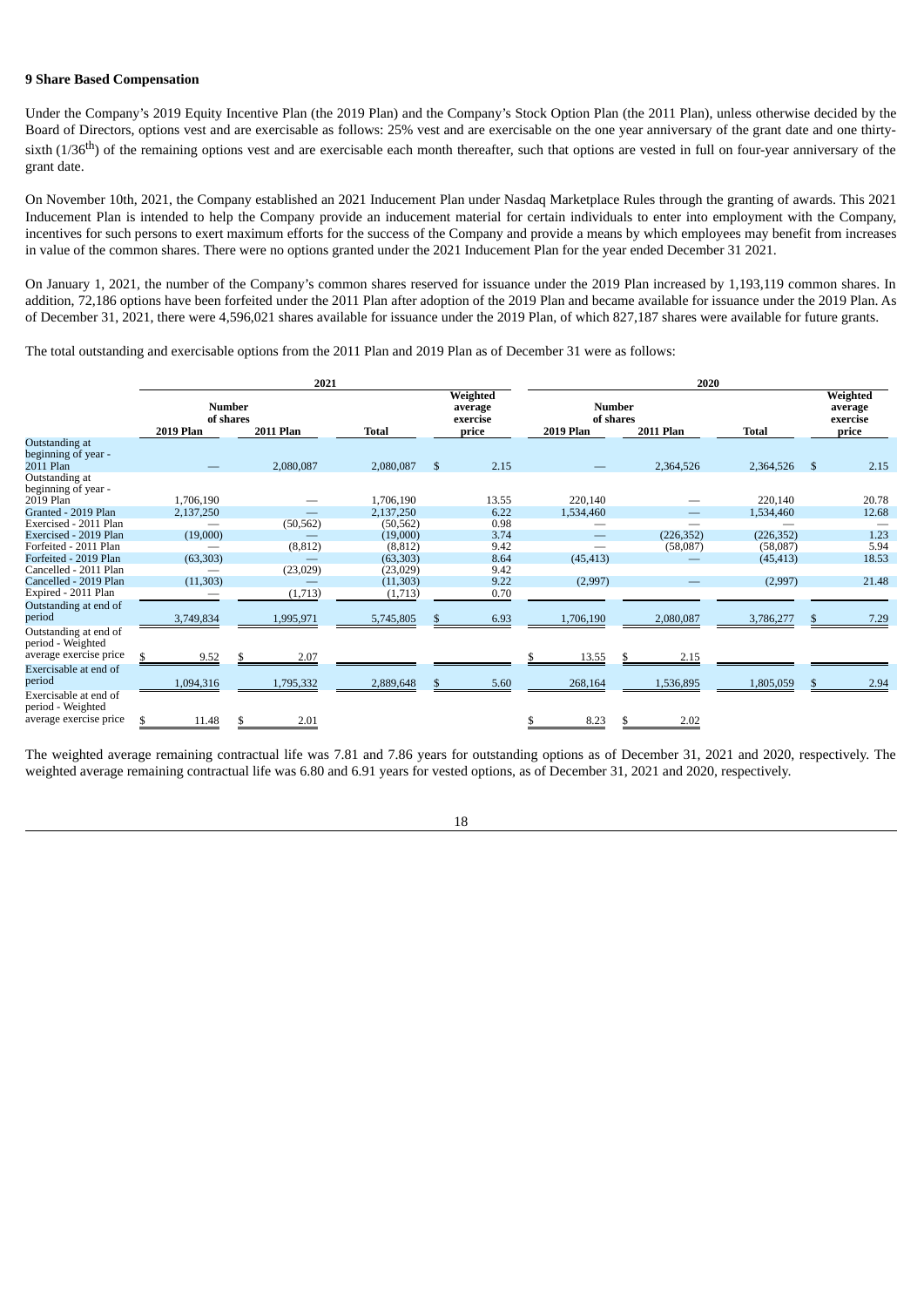There was \$15,324 and \$13,012 total unrecognized compensation cost related to non-vested share options as of December 31, 2021 and 2020, respectively. The share options are expected to be recognized over a remaining weighted average vesting period of 2.42 years and 2.67 years as of December 31, 2021 and 2020, respectively.

The non-vested options as of December 31 were as follows:

|                                                                                  | 2021                        |           |            |    |                     |  | 2020                 |  |            |            |                     |            |  |  |  |  |
|----------------------------------------------------------------------------------|-----------------------------|-----------|------------|----|---------------------|--|----------------------|--|------------|------------|---------------------|------------|--|--|--|--|
|                                                                                  | <b>Number</b><br>of options |           |            |    | Weighted<br>average |  | Number<br>of options |  |            |            | Weighted<br>average |            |  |  |  |  |
|                                                                                  | 2019 Plan                   | 2011 Plan | Total      |    | fair value          |  | <b>2019 Plan</b>     |  | 2011 Plan  | Total      |                     | fair value |  |  |  |  |
| Non-vested share<br>options at beginning of<br>vear - 2011 Plan                  |                             | 543,192   | 543,192    | \$ | 1.81                |  |                      |  | 1,152,300  | 1,152,300  | <b>S</b>            | 1.88       |  |  |  |  |
| Non-vested share<br>options at beginning of<br>vear - 2019 Plan                  | 1,438,026                   |           | 1,438,026  | \$ | 10.28               |  | 218,975              |  |            | 218,975    | -S                  | 14.44      |  |  |  |  |
| Granted - 2019 Plan                                                              | 2,137,250                   |           | 2,137,250  |    | 4.70                |  | 1,534,460            |  |            | 1,534,460  |                     | 8.98       |  |  |  |  |
| Vested, outstanding<br>2011 Plan                                                 |                             | (333,741) | (333,741)  |    | 1.65                |  |                      |  | (551, 026) | (551, 026) |                     | 1.70       |  |  |  |  |
| Vested, outstanding<br>2019 Plan                                                 | (856, 455)                  |           | (856, 455) |    | 8.69                |  | (269,996)            |  |            | (269,996)  |                     | 5.80       |  |  |  |  |
| Forfeited - 2011 Plan                                                            |                             | (8, 812)  | (8, 812)   |    | 6.66                |  |                      |  | (58,082)   | (58,082)   |                     | 4.32       |  |  |  |  |
| Forfeited - 2019 Plan                                                            | (63, 303)                   |           | (63, 303)  |    | 6.28                |  | (45, 413)            |  |            | (45, 413)  |                     | 13.03      |  |  |  |  |
| Non-vested share<br>options at end of<br>period                                  | 2,655,518                   | 200,639   | 2,856,157  | ж  | 6.08                |  | 1,438,026            |  | 543,192    | 1,981,218  |                     | 7.96       |  |  |  |  |
| Non-vested share<br>options at end of<br>period - Weighted<br>average fair value | 6.40                        | 1.86<br>S |            |    |                     |  | 10.28                |  | 1.81       |            |                     |            |  |  |  |  |

Options granted are valued using the Black-Scholes option pricing model. Amortization of the fair value of the options over vesting years has been expensed and credited to additional paid-in capital in shareholders' equity.

The following table summarizes information with respect to share options outstanding as of December 31, 2021:

|                       |                             | <b>Options outstanding</b>                                      |      |                                          | <b>Options exercisable</b>  |                                                                 |     |                                          |  |  |  |  |
|-----------------------|-----------------------------|-----------------------------------------------------------------|------|------------------------------------------|-----------------------------|-----------------------------------------------------------------|-----|------------------------------------------|--|--|--|--|
| <b>Exercise price</b> | <b>Number</b><br>of options | Weighted<br>average<br>remaining<br>contractual<br>life (years) |      | Weighted<br>average<br>exercise<br>price | <b>Number</b><br>of options | Weighted<br>average<br>remaining<br>contractual<br>life (years) |     | Weighted<br>average<br>exercise<br>price |  |  |  |  |
| \$0.84-\$1.00         | 73,629                      | 2.36                                                            |      | 0.89                                     | 73,629                      | 2.36                                                            | \$. | 0.89                                     |  |  |  |  |
| \$1.01-\$2.00         | 1.202.193                   | 5.61                                                            | -S   | 1.48                                     | 1,120,697                   | 5.57                                                            | -S  | 1.47                                     |  |  |  |  |
| \$2.01-\$4.00         | 1.321.374                   | 7.64                                                            | - \$ | 3.20                                     | 1,066,458                   | 7.61                                                            | -S  | 3.18                                     |  |  |  |  |
| \$4.01-\$10.00        | 2,221,317                   | 9.20                                                            | S    | 6.32                                     | 157.524                     | 8.69                                                            | -S  | 6.86                                     |  |  |  |  |
| \$15.01-\$20.00       | 80,380                      | 7.82                                                            | -S   | 17.20                                    | 50,592                      | 7.81                                                            | -S  | 17.24                                    |  |  |  |  |
| \$20.01-\$22.45       | 846,912                     | 8.00                                                            | \$   | 21.65                                    | 420,748                     | 7.99                                                            | -S  | 21.67                                    |  |  |  |  |
| Total                 | 5,745,805                   | 7.81                                                            |      | 6.93                                     | 2,889,648                   | 6.80                                                            |     | 5.60                                     |  |  |  |  |

The intrinsic value of all outstanding options as of December 31, 2021 was \$11.7 million, based on the fair value of our common shares of \$6.55 per share at December 31, 2021, of which \$9.8 million related to vested options and \$1.9 million related to unvested options.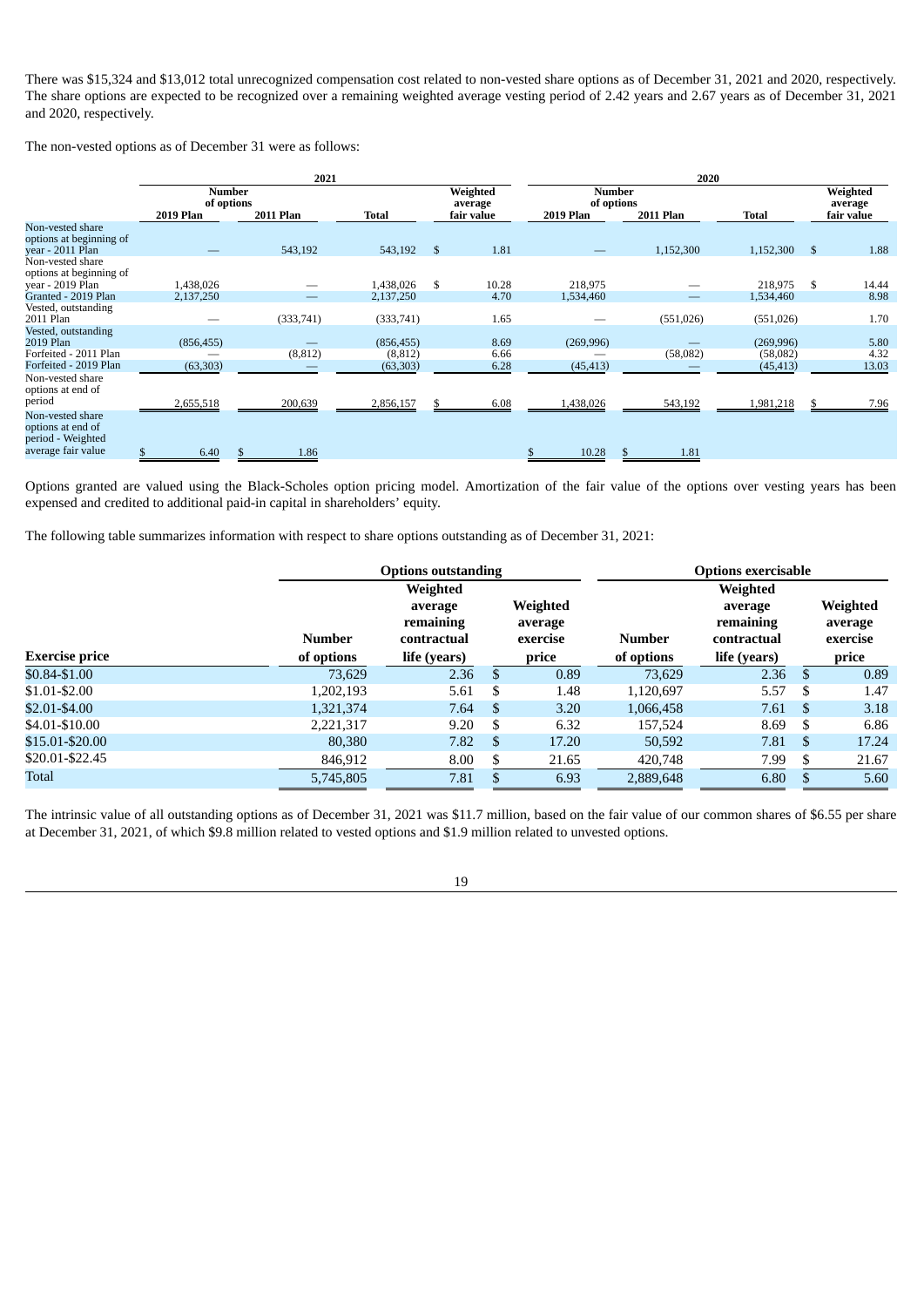The fair value of share-based payment transaction is measured using Black-Scholes valuation model. This model also requires assumptions, including expected option life, volatility, risk-free interest rate and dividend yield, which greatly affect the calculated values:

|                         | 2021       | 2020       |
|-------------------------|------------|------------|
| <b>Exercise</b> price   | 6.22       | 12.68      |
| Share price             | 6.22       | 12.68      |
| <b>Volatility</b>       | 93%        | 85%        |
| Risk-free interest rate | 1.05%      | 1.03%      |
| <b>Expected life</b>    | 6.01 years | 5.88 years |
| Dividend                | $0\%$      | $0\%$      |

Expected volatility is determined using comparable companies for which the information is publicly available. The risk-free interest rate is determined based on the U.S. sovereign rates benchmark in effect at the time of grant with a remaining term equal to the expected life of the option. Expected option life is determined based on the simplified method as the Company does not have sufficient historical exercise data to provide a reasonable basis upon which to estimate expected term. The simplified method is an average of the contractual term of the options and its ordinary vesting period. Dividend yield is based on the share option's exercise price and expected annual dividend rate at the time of grant.

The Company recognized share-based compensation expense as follows for the year ended December 31:

|                          | 2021 |                      | 2020  |
|--------------------------|------|----------------------|-------|
| Administration           | ω    | 3,011                | 2,007 |
| Research and development |      | 3,046                | 2,055 |
| Commercial activities    |      | ררר<br>1. <i>666</i> | 883   |
|                          |      | 7.279                | 4,945 |

#### **10 Net loss per share**

Basic and diluted net loss per common share is determined by dividing net loss applicable to common shareholders by the weighted average number of common shares and pre-funded warrants outstanding during the period. Share-based compensation shares have been excluded from the calculation because their effects would be anti-dilutive. Therefore, the weighted average number of shares used to calculate both basic and diluted loss per share are the same.

The following potentially dilutive securities have been excluded from the computation of diluted weighted average shares outstanding as of December 31, 2021 and 2020, as they would be anti-dilutive:

|                   | 2021   | 2020  |
|-------------------|--------|-------|
| Share op<br>tions | 15,805 | 786.4 |

Amounts in the table above reflect the common share equivalents of the noted instruments.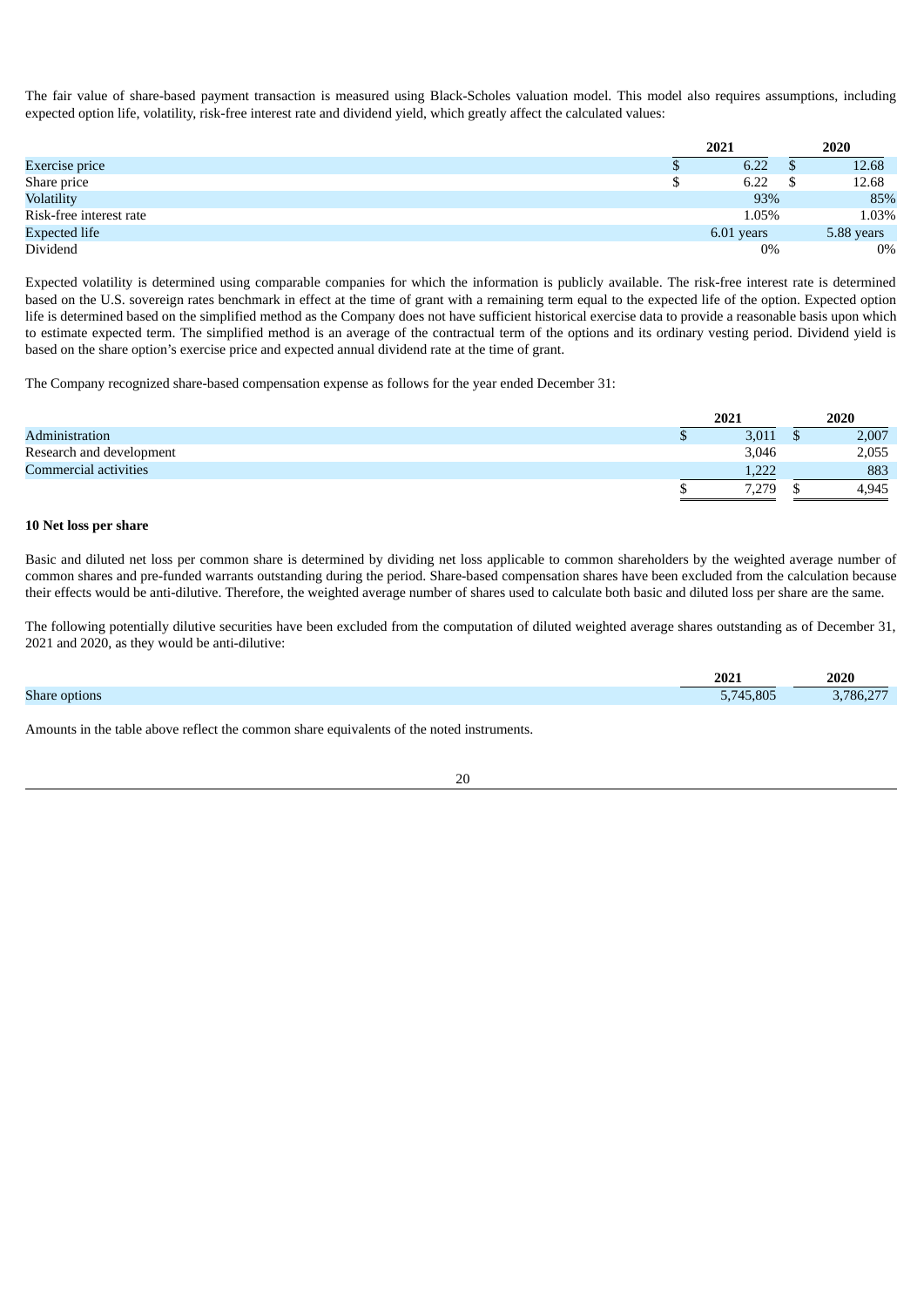#### **11 Income taxes**

A reconciliation between tax expense and the product of accounting income multiplied by the basic income tax rate for the years ended December 31, 2021 and 2020 is as follows:

|                                                                                                    | 2021      | 2020      |
|----------------------------------------------------------------------------------------------------|-----------|-----------|
| Loss before income taxes                                                                           | (42, 853) | (49,984)  |
| Basic income tax rate                                                                              | 26.19%    | 26.33%    |
| Computed income tax recovery                                                                       | (11,221)  | (13, 161) |
| Effect on income tax rate resulting from                                                           |           |           |
| Accounting charges not deductible for tax purposes                                                 | 18        |           |
| Non-deductible share-based compensation                                                            | 1.929     | 1,310     |
| Share issue costs                                                                                  | 15        | (984)     |
| Tax benefits of current period losses and other tax assets                                         | 9.536     | 12,715    |
| Valuation allowance for prior year adjustment                                                      | (276)     | 108       |
| Other                                                                                              |           | (12)      |
| Income tax expense recovery reported in the consolidated statements of loss and comprehensive loss |           | (17)      |

The Company has incurred Canadian federal and provincial net operating losses (NOLs) from inception. As of December 31, 2021, the Company has NOL carry-forwards of approximately \$149,012 and \$146,652, respectively, for Canadian federal and Québec purposes, available to reduce future taxable income, which expire beginning in 2027 through 2041. The Company also has scientific research and experimental development expenditures of approximately \$18,051 and \$22,185, respectively, for Canadian federal and Québec income tax purposes, which have not been deducted. These expenditures are available to reduce future taxable income and have an unlimited carry-forward period. Research and development tax credits and expenditures are subject to verification by the tax authorities, and, accordingly, these amounts may vary.

The Company has incurred NOLs for U.S. tax purposes. As of December 31, 2021, the Company has carry-forwards of approximately \$26,347 related to U.S. NOLs that may be carried forward indefinitely and are available to reduce future taxable income.

Deferred income taxes reflect the net tax effects of temporary differences between the carrying amounts of assets and liabilities for financial reporting purposes and the amounts used for income tax purposes. The net deferred tax assets have not been recognized in these financial statements because the criteria for recognition of these assets were not met.

The Company's deferred tax assets consist of the following for the years ended December 31, 2021 and 2020:

|                                                                  | 2021      | 2020     |
|------------------------------------------------------------------|-----------|----------|
| Net operating loss carry-forwards                                | 45,756    | 36,951   |
| Tax basis of property and equipment in excess of carrying values | 103       | 100      |
| Federal SR&ED investment tax credits                             | 709       | 496      |
| Taxation of federal SR&ED investment tax credits                 | (108)     | (132)    |
| Research and development expenditures                            | 5,259     | 3,929    |
| Financing costs                                                  | 1,726     | 2,583    |
| Change in tax rates                                              | 51        | 25       |
| Others                                                           | 26        | 34       |
| Total gross deferred tax assets                                  | 53,522    | 43,986   |
| Valuation allowance                                              | (53, 522) | (43,986) |
| Net deferred tax assets                                          |           |          |

The Company files income tax returns in Canada and in the United States. The Company is subject to Canada Revenue Agency and Revenu Québec examination for fiscal years 2016 to 2021 due to unexpired statute of limitation periods and is subject to US Federal and state income tax examination for fiscal years 2018 to 2021.

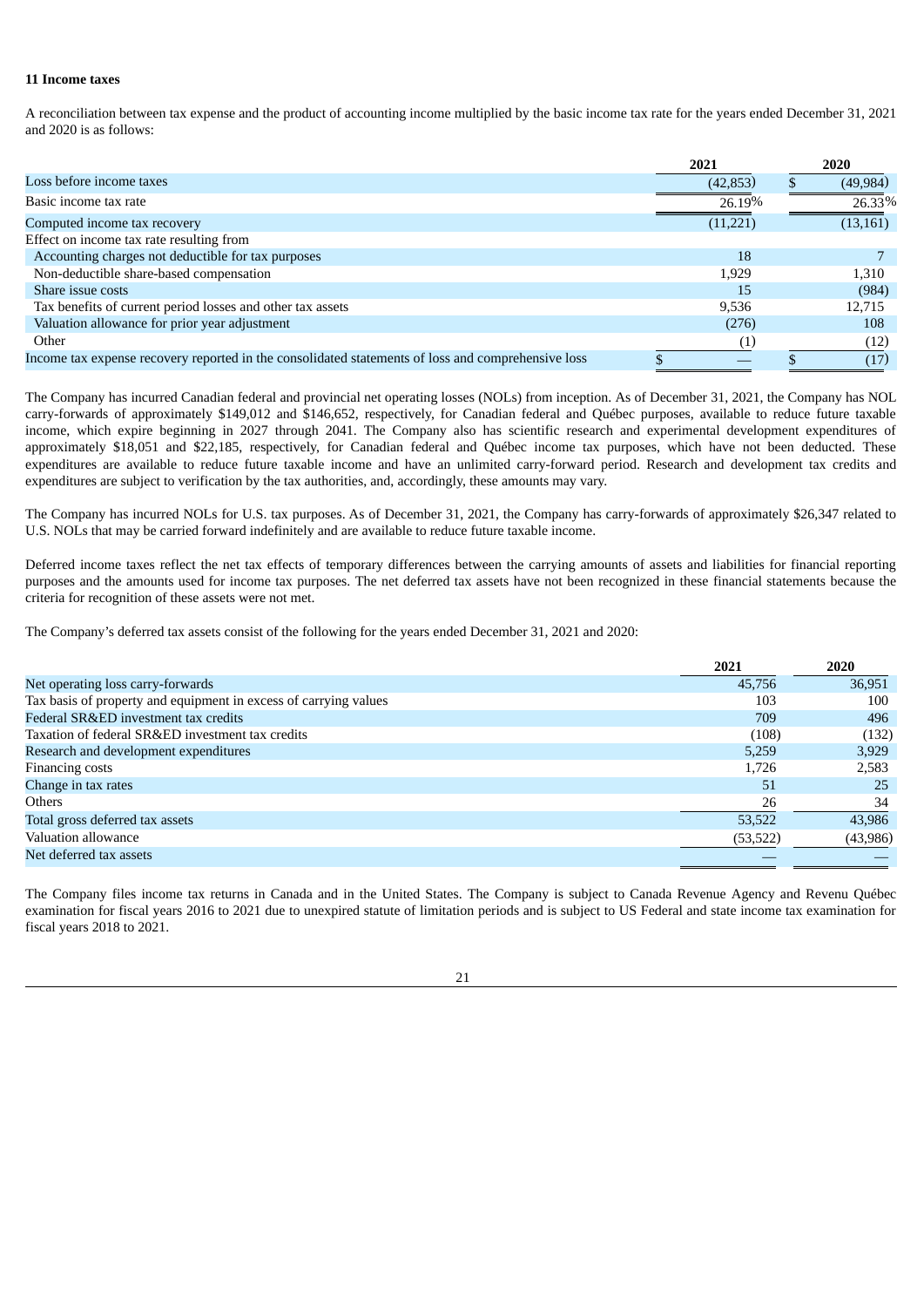#### **12 Government assistance**

The Company incurred research and development expenditures that are eligible for investment tax credits. The investment tax credits recorded are based on management's estimates of amounts expected to be recovered and are subject to audit by the taxation authorities. These amounts (expressed in thousands of US dollars) have been recorded as a reduction of research and development expenditures the year ended December 31, 2021 and 2020 for an amount of \$458 and \$373, respectively.

#### **13 Commitments**

In the normal course of business, the Company enters into contracts with clinical research organizations, drug manufacturers and other vendors for preclinical and clinical research studies, research and development supplies and other services and products for operating purposes. These contracts generally provide for termination on notice, and therefore are cancellable contracts. Therefore, as at December 31, 2021 there are no contractual commitments, except for office leases (see note 5).

#### **14 Currency risk**

The Company is exposed to the financial risk related to the fluctuation of foreign exchange rates and the degree of volatility of those rates. The foreign currency risk is limited to the portion of the Company's business transactions denominated in currency other than US dollars. The following table provides an indication of the Company's exposure to the Canadian dollar, which is expressed in US dollars as of December 31:

|                                          | 2021  | 2020 |
|------------------------------------------|-------|------|
| Cash                                     | 2,049 | 426  |
| Other receivables                        | 106   |      |
| <b>Operating lease assets</b>            | 605   |      |
| Accounts payable and accrued liabilities | 998   | 675  |
| <b>Operating lease liabilities</b>       | 622   |      |
| Net financial position exposure          | 1.140 | 249  |

The Company does not enter into arrangements to hedge its currency risk exposure.

#### **15 Fair value of financial instruments**

Pursuant to the accounting guidance for fair value measurement and its subsequent updates, fair value is defined as the price that would be received to sell an asset or paid to transfer a liability (i.e. the exit price) in an orderly transaction between market participants at the measurement date. The accounting guidance establishes a hierarchy for inputs used in measuring fair value that minimizes the use of unobservable inputs by requiring the use of observable market data when available. Observable inputs are inputs that market participants would use in pricing the asset or liability based on active market data. Unobservable inputs are inputs that reflect the assumptions market participants would use in pricing the asset or liability based on the best information available in the circumstances.

The fair value hierarchy is broken down into the three input levels summarized below:

Level 1— Valuations are based on quoted prices in active markets for identical assets or liabilities and readily accessible by the Company at the reporting date.

Level 2— Valuations based on inputs other than the quoted prices in active markets that are observable either directly or indirectly in active markets.

Level 3— Valuations based on unobservable inputs in which there is little or no market data, which requires the Company to develop its own assumptions.

The Company's fair value hierarchy for all its financial assets (by major security type measured at fair value on a recurring basis) for the year ended December 31, 2021 is nil, as there was no financial instruments measured at fair value on a recurring basis as of that date. For the year ended December 31, 2020, the Company held a Guaranteed investment certificate at Level 1 with a fair value of \$70 million.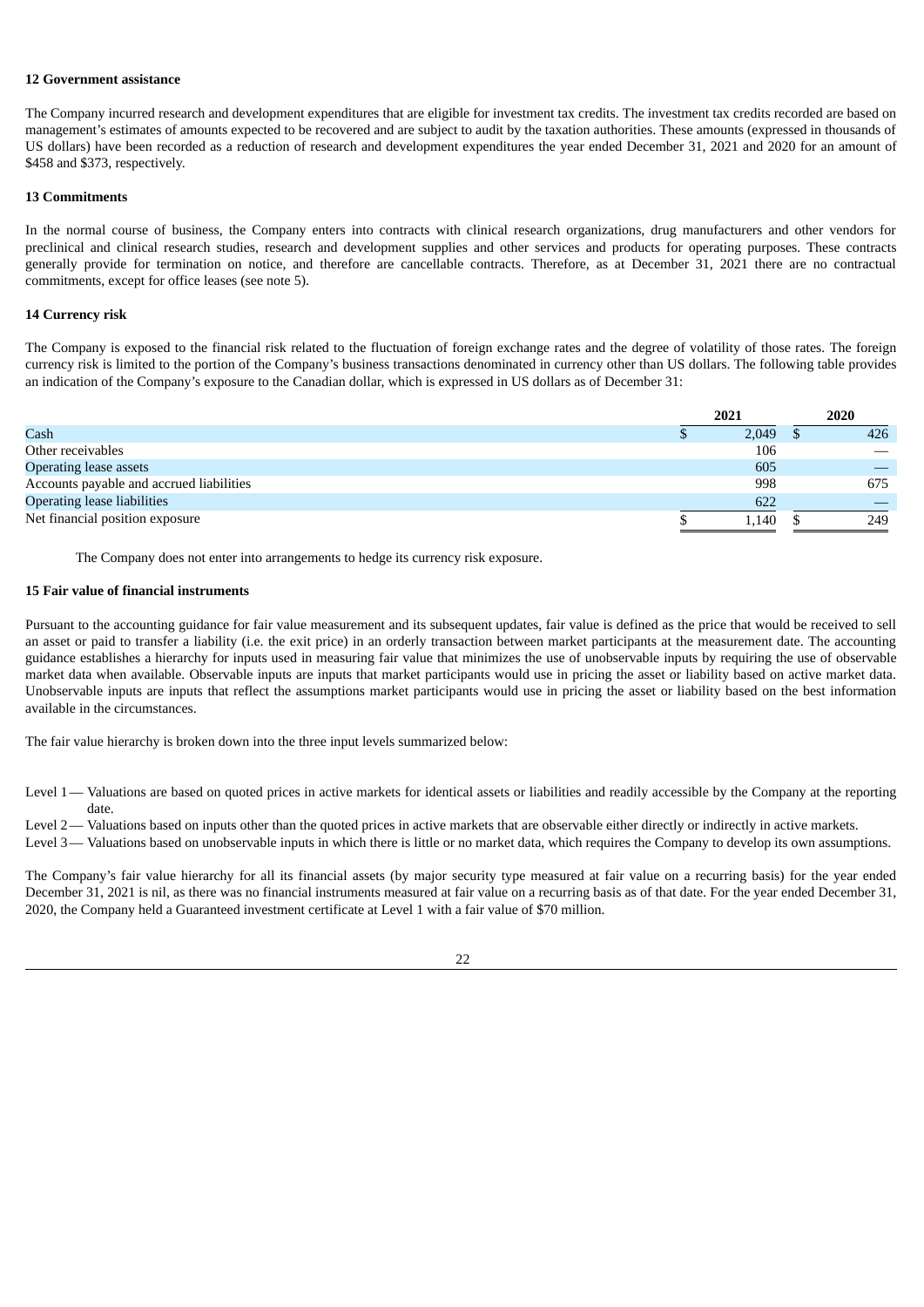

#### <span id="page-25-0"></span>Milestone Pharmaceuticals Reports Fourth Quarter and Full Year 2021 Financial Results and Provides Clinical and Corporate Update

#### - *RAPID topline data readout expected in the second half 2022*

**Montreal and Charlotte, N.C., Mar. 24, 2021** -- Milestone Pharmaceuticals Inc. (Nasdaq: MIST), a biopharmaceutical company focused on the development and commercialization of innovative cardiovascular medicines, today reported financial results for the fourth quarter and year ended December 31, 2021, and provided a clinical and corporate update.

"2021 was a year of focused execution across our ongoing clinical programs which are evaluating etripamil in patients with PSVT and AFib-RVR," said Joseph Oliveto, President and Chief Executive Officer of Milestone Pharmaceuticals. "We are well-positioned for a transformative 2022, with topline data from the pivotal Phase 3 RAPID trial on track for the second half of the year. We are committed to unlocking the full potential of etripamil, if approved, to serve as a meaningful therapeutic option for patients with episodic cardiovascular conditions. We look forward to providing updates on our progress throughout the coming quarters."

#### **Recent Updates**

- · **Company Expects to Report Topline Data in the second half 2022.** The RAPID trial, which is targeting a total of 180 confirmed PSVT events, is expected to randomize approximately 500 patients 1:1 to receive either etripamil or placebo. To maximize the potential treatment effect of etripamil, patients will be directed to administer a repeat dose of study drug if they do not experience symptom relief within 10 minutes of the first study drug administration. The primary efficacy analysis for both the RAPID trial and the completed NODE-301 trial will be time to conversion of supraventricular tachycardia (SVT) over the first 30 minutes following initial study drug administration, with a target p-value of less than 0.05 for each trial. The RAPID and NODE-301 trials could potentially serve to fulfill the efficacy requirement for a future New Drug Application (NDA) submission for etripamil in patients with PSVT.
- New Clinical Analysis Evaluating the Drug Characteristics and Safety of Etripamil to be Presented at the American College of Cardiology **(ACC) 71st Annual Scientific Session and Expo.** New analyses on the safety, tolerability, pharmacokinetics and pharmacodynamics of etripamil will be presented at the upcoming ACC 71st Annual Scientific Session and Expo taking place from April 2-4, 2022, in Washington D.C. The presentation, titled "Safety, Tolerability, Pharmacokinetics, and Pharmacodynamics of Intranasal Etripamil in Healthy Japanese and Non-Japanese Adults", will be featured during a poster session on April 4, 2022 at 12:15 p.m. ET.
- · **Appointment of David Bharucha, M.D., Ph.D., as Chief Medical Officer.** In February 2022, Milestone announced the appointment of Dr. David Bharucha as Chief Medical Officer. Dr. Bharucha is a cardiac electrophysiologist who brings to Milestone over thirty years of global drug development and clinical experience across a range of therapeutic areas, with a focus on cardiovascular medicine.
- Heart Rate Data from NODE-301 Study Presented at the American Heart Association (AHA) Scientific Sessions 2021. In November 2021, new data from a post-hoc analysis of the Phase 3, randomized, double-blind, placebo-controlled NODE-301 trial were presented during an e-poster session at the AHA Scientific Sessions 2021 meeting. The data demonstrated that etripamil significantly decreased heart rate prior to conversion to sinus rhythm. A copy of the presentation, titled "Etripamil Nasal Spray Reduces Heart Rate in Patients with Paroxysmal Supraventricular Tachycardia Prior to Conversion to Sinus Rhythm", is available on the Publications page of the Milestone website.
- Recruitment Continues in the ReVeRA Phase 2 Proof-of-Concept Trial in Patients Experiencing Atrial Fibrillation with Rapid Ventricular **Rate (AFib-RVR).** Enrollment continues in ReVeRA, Milestone's Phase 2 double-blind, placebo-controlled, proof-of-concept in-patient study of etripamil nasal spray in patients experiencing AFib-RVR. The study, in which patients are randomized 1:1 to receive either 70 mg of etripamil or placebo, is designed to assess the safety and efficacy of etripamil nasal spray to reduce the ventricular rate in patients with AFib-RVR. The trial is being conducted in Canada in collaboration with the Montreal Heart Institute and other research centers. The primary endpoint will assess reduction in ventricular rate, with key secondary endpoints including the time to achieve the maximum reduction in rate and duration of the effect.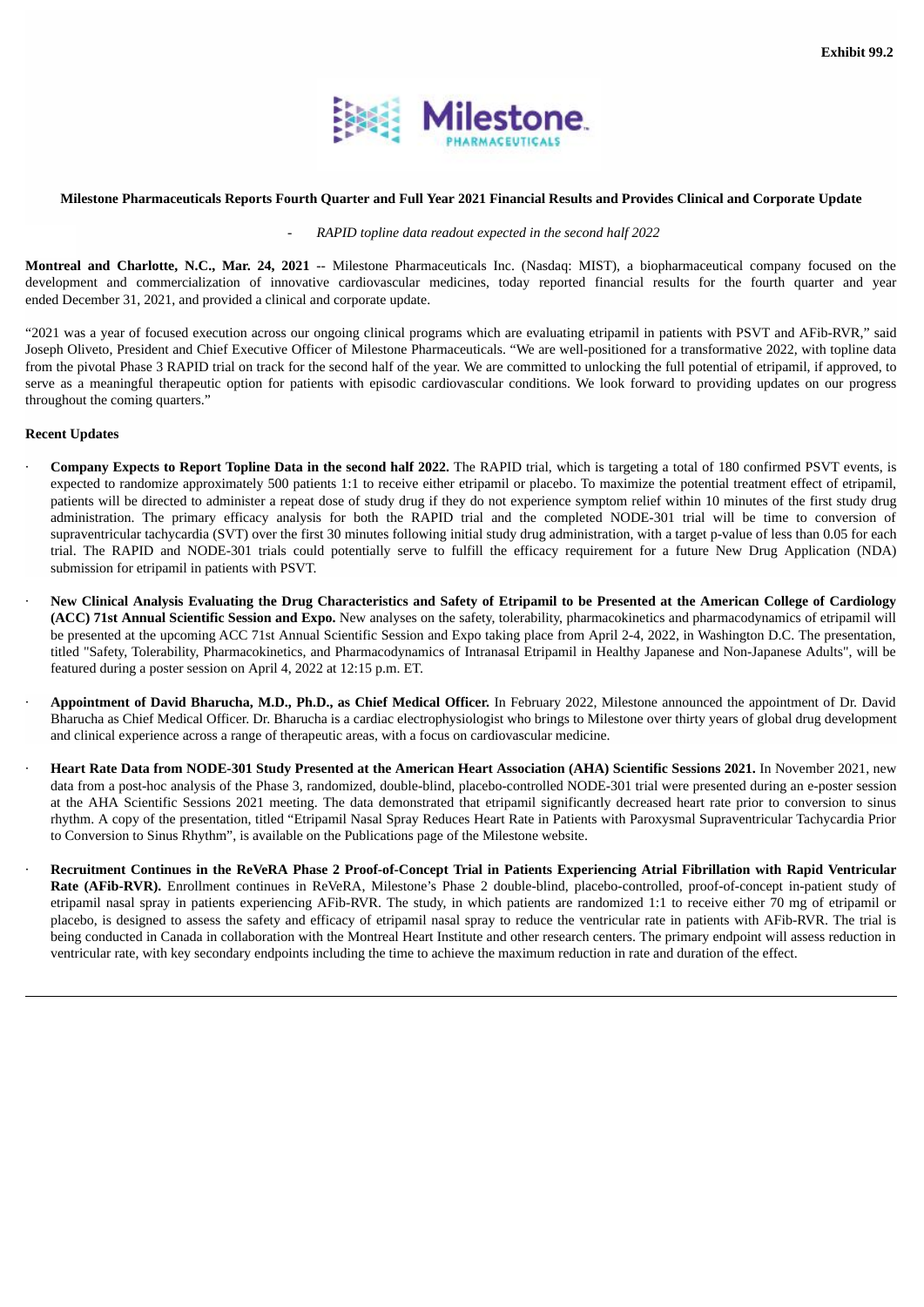#### **Fourth Quarter and Full Year 2021 Financial Results**

- As of December 31, 2021, Milestone had cash, cash equivalents, and short-term investments of \$114.1 million, compared to \$142.3 million as of December 31, 2020, and 29.9 million common shares and 12.3 million common shares issuable upon exercise of pre-funded warrants outstanding.
- Research and development expense for the fourth quarter of 2021 was \$10.9 million, compared with \$5.8 million for the prior year period. For the full year ended December 31, 2021, research and development expense was \$38.7 million, compared with \$34.5 million for the prior year. The increase of research and development expense is due to personnel-related costs, higher clinical consulting fees and CRO costs due to advancing RAPID Phase 3 efficacy and NODE-303 safety trials in etripamil for the treatment of PSVT along with an increase in non-cash compensation costs related to share-based compensation expense.
- · General and administrative expense for the fourth quarter of 2021 was \$3.8 million, compared with \$1.7 million for the prior year period. For the full year ended December 31, 2021, general and administrative expense was \$12.4 million, compared with \$10.3 million for the prior year. The increase of general and administrative expense is due to an increase in share-based compensation expense.
- · Commercial expense for the fourth quarter of 2021 was \$2.2 million, compared with \$1.3 million for the prior year period. For the full year ended December 31, 2021, commercial expense was \$7.0 million, compared with \$5.9 million for the prior year. The increase of commercial expense is due increase in personnel related costs and marketing activities.
- · For the fourth quarter of 2021, operating loss was \$16.9 million, compared to \$8.8 million for the prior year period. For the full year ended December 31, 2021, Milestone's operating loss was \$42.9 million, compared to \$50.0 million for the prior year.

#### **About Paroxysmal Supraventricular Tachycardia**

Paroxysmal supraventricular tachycardia (PSVT) is a condition characterized by intermittent episodes of rapid heartbeat that starts and stops suddenly and without warning that affects approximately two million Americans. Episodes of PSVT are often associated with symptoms including palpitations, sweating, chest pressure or pain, shortness of breath, sudden onset of fatigue, lightheadedness or dizziness, fainting, and anxiety. Certain intravenous medications, including adenosine, beta-blockers and calcium channel blockers, have long been used for the acute treatment of PSVT. However, these medications must be administered under medical supervision, usually in an emergency department or other acute care setting.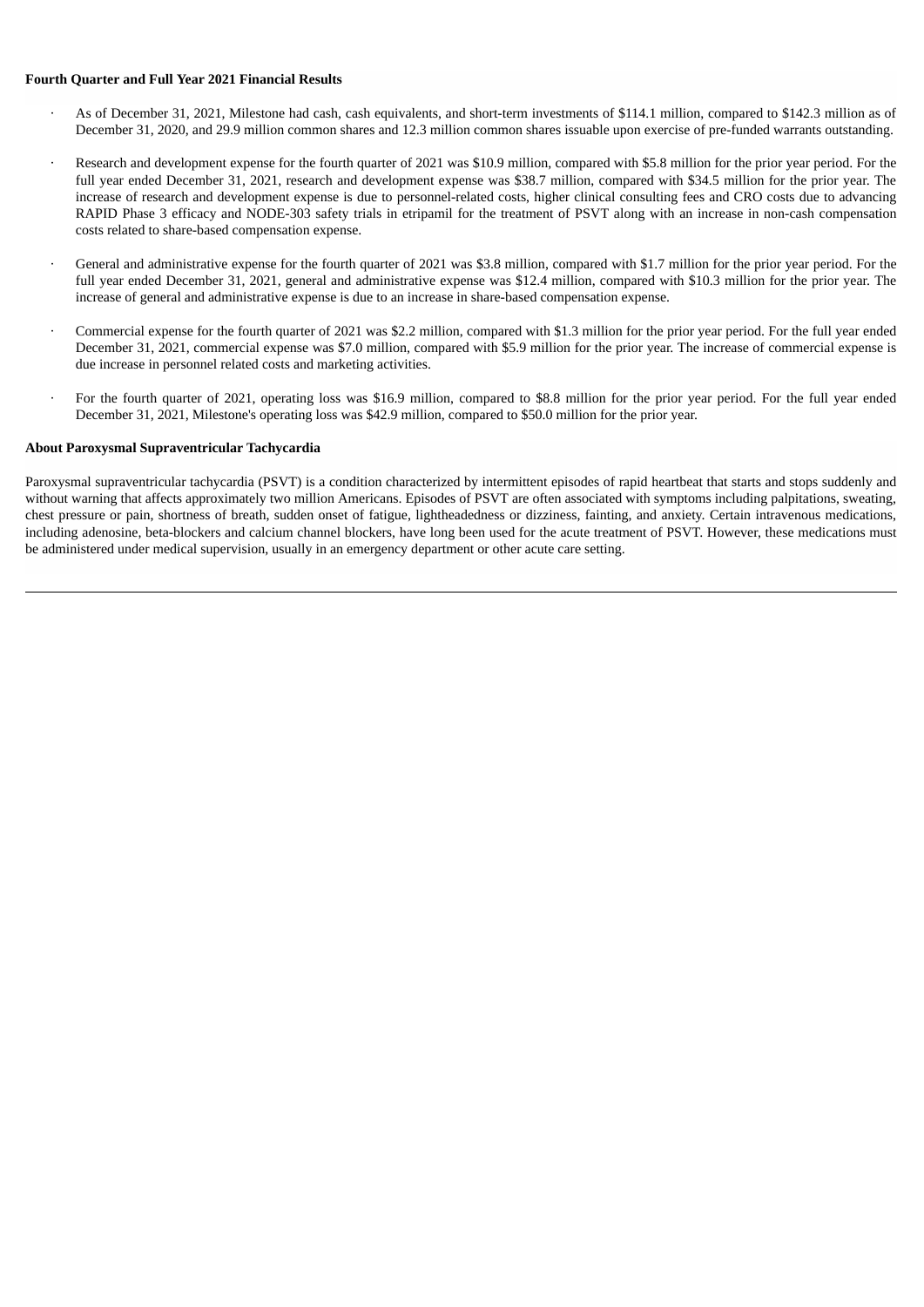#### **About Atrial Fibrillation with Rapid Ventricular Rate**

Atrial fibrillation (AFib) is a common arrhythmia marked by an irregular and often rapid heartbeat. AFib is estimated to affect five million patients in the United States, a prevalence projected by the Centers for Disease Control to increase to twelve million patients within the next 10 years. Atrial fibrillation with rapid ventricular rate (AFib-RVR) is a condition that some patients with AFib experience and includes episodes of abnormally high heart rate, often with symptoms such as palpitations, shortness of breath, dizziness and weakness. Oral calcium channel blockers and/or beta blockers are commonly used to manage the heart rate in this condition. When AFib-RVR episodes occur, symptoms often cause patients to seek acute care in settings such as the emergency department, where standard of care procedures include intravenous administration of calcium channel blockers or beta blockers under medical supervision. Milestone's market research indicates that 30-40% of patients with AFib experience one or more symptomatic episodes of AFib-RVR per year that require treatment, suggesting a target addressable market in 2030 for etripamil in patients with AFib of approximately three to four million patients.

#### **About Etripamil**

Etripamil, Milestone's lead investigational product, is a novel calcium channel blocker designed to be a rapid-response therapy for episodic cardiovascular conditions. As a nasal spray that is self-administered by the patient, etripamil has the potential to shift the current treatment experience for many patients from the emergency department to a medically-unsupervised setting. Milestone is conducting a comprehensive development program for etripamil, with Phase 3 trials ongoing in paroxysmal supraventricular tachycardia (PSVT) and a Phase 2 proof-of-concept trial underway in patients with atrial fibrillation with rapid ventricular rate (AFib-RVR).

### **About Milestone Pharmaceuticals**

Milestone Pharmaceuticals Inc. (Nasdaq: MIST), is a biopharmaceutical company focused on the development and commercialization of innovative cardiovascular medicines. Milestone's lead product candidate etripamil is currently in a Phase 3 clinical-stage program for the treatment of paroxysmal supraventricular tachycardia (PSVT) and in a Phase 2 proof-of-concept trial for the treatment of patients with atrial fibrillation with rapid ventricular rate (AFib-RVR). Milestone Pharmaceuticals operates in Canada and the United States. For more information, visit www.milestonepharma.com and follow the Company on Twitter at @MilestonePharma.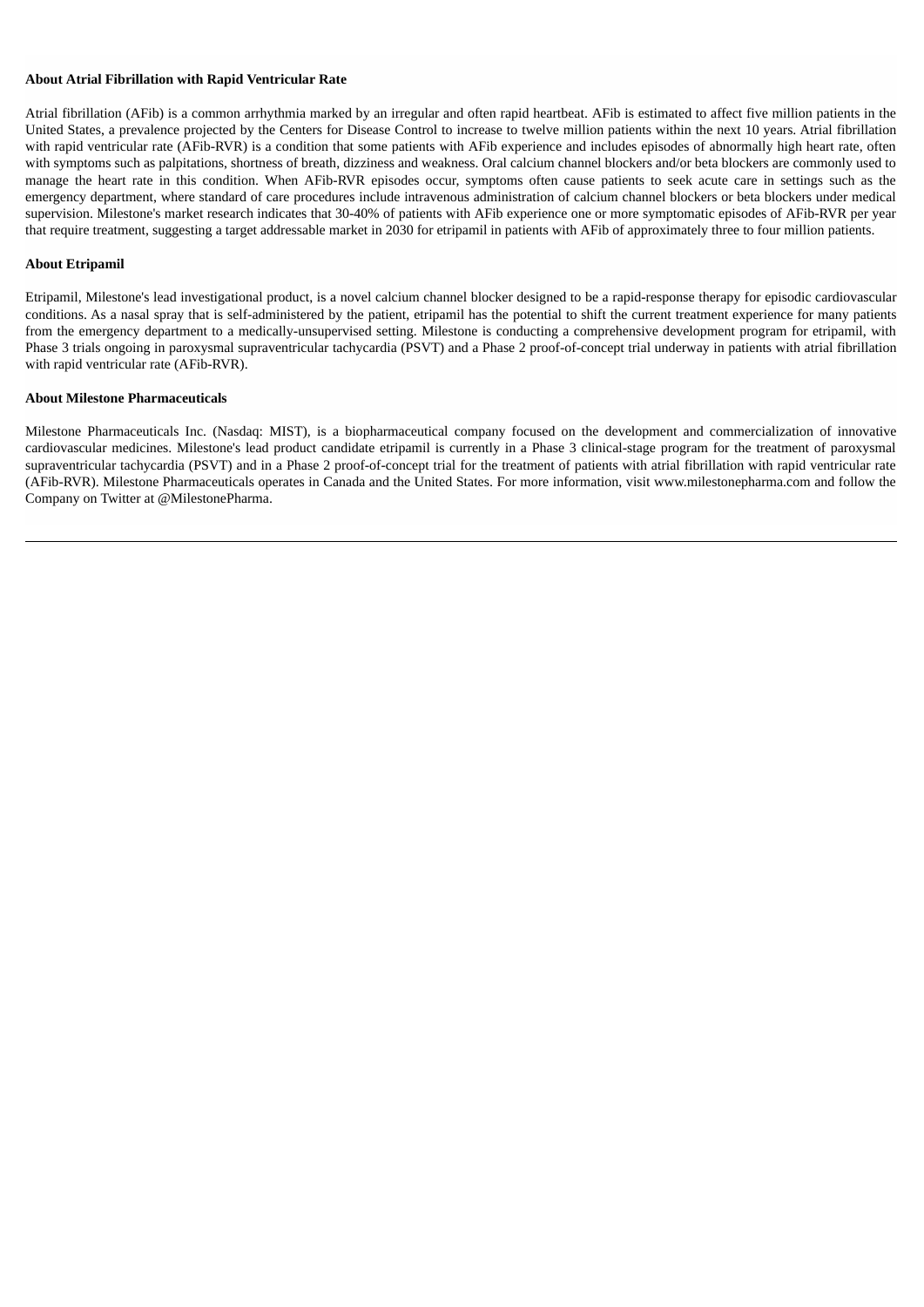#### **Forward-Looking Statements**

This press release contains forward-looking statements within the meaning of the Private Securities Litigation Reform Act of 1995. Words such as "believe," "will," "expect," "continue," "estimate," "potential," "progress" and similar expressions (as well as other words or expressions referencing future events, conditions or circumstances) are intended to identify forward-looking statements. These forward-looking statements are based on Milestone's expectations and assumptions as of the date of this press release. Each of these forward-looking statements involves risks and uncertainties. Actual results may differ materially from these forward-looking statements. Forward-looking statements contained in this press release include statements regarding the potential of etripamil to serve as a promising therapy for PSVT patients, the design, progress, timing, scope and results of the RAPID and ReVeRA trials; Milestone's ability to execute on the remainder of the PSVT program, Milestone's ongoing plans to study etripamil in atrial fibrillation patients, the sufficiency of Milestone's current cash resources to support its operations, and estimates about the addressable market and commercial potential for treatments of atrial fibrillation with rapid ventricular rate. Important factors that could cause actual results to differ materially from those in the forwardlooking statements include, but are not limited to, the risks inherent in biopharmaceutical product development and clinical trials, including the lengthy and uncertain regulatory approval process, uncertainties related to the timing of initiation, enrollment, completion and evaluation of clinical trials, and whether the clinical trials will validate the safety and efficacy of etripamil for PSVT or other indications, among others, as well as risks related to pandemics and public health emergencies, including those related to the ongoing COVID-19 pandemic, and risks related the sufficiency of Milestone's capital resources and its ability to raise additional capital. These and other risks are set forth in Milestone's filings with the U.S. Securities and Exchange Commission, including in its annual report on Form 10-K for the year ended December 31, 2020, under the caption "Risk Factors," as such discussion may be updated from time to time by subsequent filings we may make with the U.S. Securities & Exchange Commission. Except as required by law, Milestone assumes no obligation to update any forward-looking statements contained herein to reflect any change in expectations, even as new information becomes available.

#### **CONSOLIDATED STATEMENTS OF LOSS**

(Unaudited, in thousands of US dollars, except share and per share data)

|                                                           | Three months ended December 31, |            |    |              | Year ended December 31, |            |                |            |  |
|-----------------------------------------------------------|---------------------------------|------------|----|--------------|-------------------------|------------|----------------|------------|--|
|                                                           |                                 | 2021       |    | 2020         |                         | 2021       |                | 2020       |  |
| Revenue                                                   | \$                              |            | \$ |              |                         | 15,000     | $\mathfrak{S}$ |            |  |
| <b>Operating expenses</b>                                 |                                 |            |    |              |                         |            |                |            |  |
| Research and development, net of tax credits              |                                 | 10,916     |    | 5,766        |                         | 38,671     |                | 34,488     |  |
| General and administrative                                |                                 | 3,787      |    | 1,674        |                         | 12,399     |                | 10,285     |  |
| Commercial                                                |                                 | 2,215      |    | 1,322        |                         | 7,003      |                | 5,937      |  |
| <b>Loss from operations</b>                               |                                 | (16,918)   |    | (8,762)      |                         | (43,073)   |                | (50,710)   |  |
| Interest income, net                                      |                                 | 34         |    | 96           |                         | 220        |                | 726        |  |
|                                                           |                                 |            |    |              |                         |            |                |            |  |
| Loss before income taxes                                  |                                 | (16, 884)  |    | (8,666)      |                         | (42, 853)  |                | (49, 984)  |  |
|                                                           |                                 |            |    |              |                         |            |                |            |  |
| Income tax benefit                                        |                                 |            |    |              |                         |            |                | 17         |  |
|                                                           |                                 |            |    |              |                         |            |                |            |  |
| <b>Net loss</b>                                           |                                 | (16, 884)  | S. | $(8,666)$ \$ |                         | (42, 853)  | -S             | (49, 967)  |  |
|                                                           |                                 |            |    |              |                         |            |                |            |  |
| Weighted average number of shares and pre-funded warrants |                                 |            |    |              |                         |            |                |            |  |
| outstanding, basic & diluted                              |                                 | 42,208,636 |    | 38,424,384   |                         | 41,833,861 |                | 29,344,993 |  |
|                                                           |                                 |            |    |              |                         |            |                |            |  |
| Net loss per share, basic and diluted                     |                                 | (0.40)     | S. | (0.23)       | -S                      | (1.02)     | -S             | (1.70)     |  |
|                                                           |                                 |            |    |              |                         |            |                |            |  |